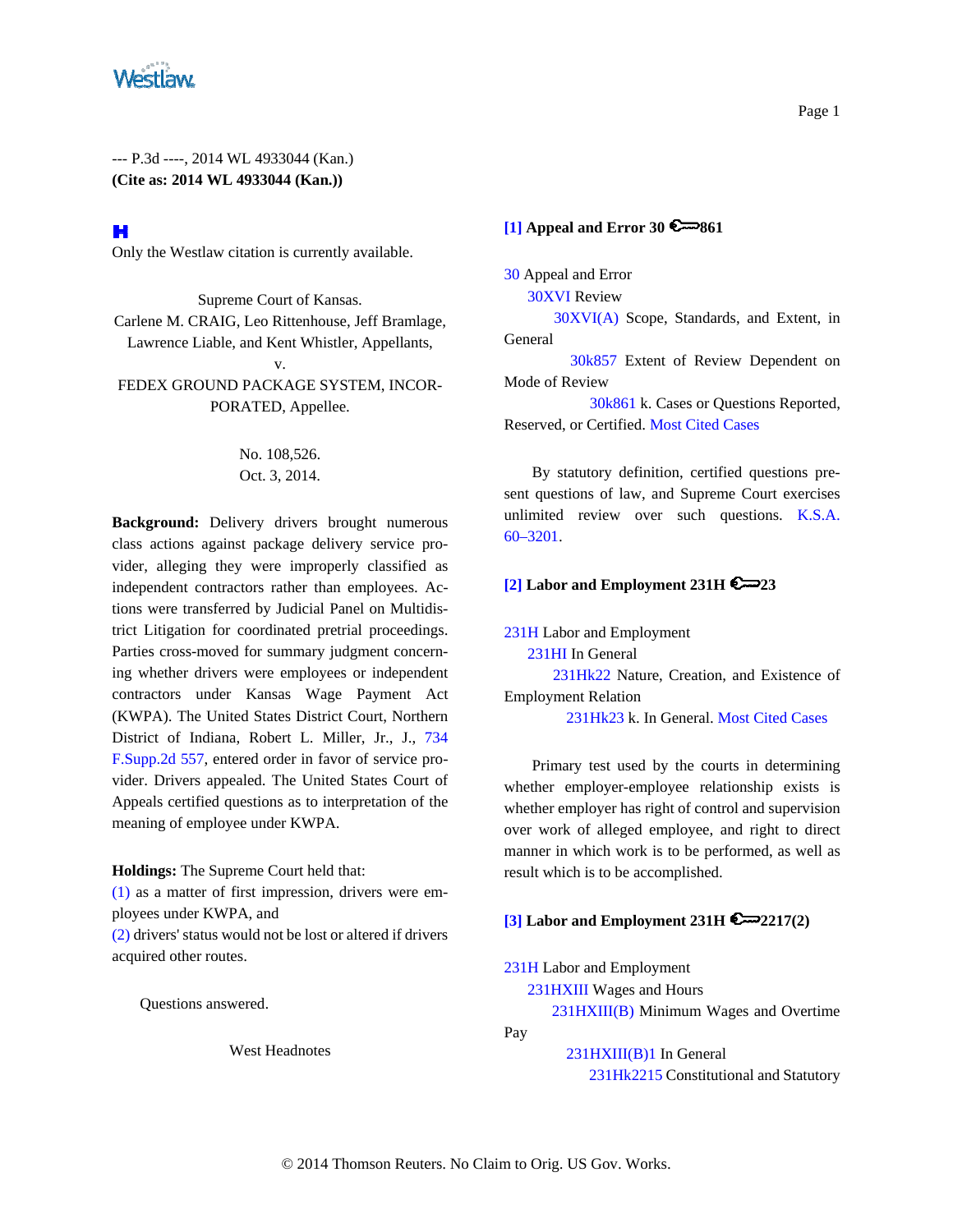Provisions

231Hk2217 Purpose

 231Hk2217(2) k. Fair Labor Standards Act. Most Cited Cases

Principal congressional purpose in enacting FLSA was to protect all covered workers from substandard wages and oppressive working hours. Fair Labor Standards Act of 1938, §§ 1, 29 U.S.C.A. § 201 et seq.

### **[4] Labor and Employment 231H 2232**

231H Labor and Employment

231HXIII Wages and Hours

 231HXIII(B) Minimum Wages and Overtime Pay

 231HXIII(B)2 Persons and Employments Within Regulations

231Hk2231 Employees Included

231Hk2232 k. In General. Most Cited

### **Cases**

Definition of employee under FLSA was intended to make scope of employee coverage under FLSA very broad. Fair Labor Standards Act of 1938, § 1, 29 U.S.C.A. §§ 201et seq.

#### **[5] Labor and Employment 231H 2235**

231H Labor and Employment

231HXIII Wages and Hours

231HXIII(B) Minimum Wages and Overtime

Pay

 231HXIII(B)2 Persons and Employments Within Regulations

> 231Hk2234 Independent Contractors 231Hk2235 k. In General. Most Cited

### Cases

Independent contractors cannot maintain a claim under FLSA. Fair Labor Standards Act of 1938, § 1,

#### 29 U.S.C.A. §§ 201et seq.

### **[6] Labor and Employment 231H 2235**

231H Labor and Employment

231HXIII Wages and Hours

 231HXIII(B) Minimum Wages and Overtime Pay

 231HXIII(B)2 Persons and Employments Within Regulations

> 231Hk2234 Independent Contractors 231Hk2235 k. In General. Most Cited

#### **Cases**

Economic realties test, used to determine whether individual is employee or independent contractor under FLSA, seeks to look past technical, common-law concepts of master and servant relationship to determine whether, as a matter of economic reality, worker is dependent on given employer. Fair Labor Standards Act of 1938, § 3(e)(1), (g), 29 U.S.C.A. §  $203(e)(1)$ , (g).

# **[7] Labor and Employment 231H 2235**

231H Labor and Employment

231HXIII Wages and Hours

 231HXIII(B) Minimum Wages and Overtime Pay

 231HXIII(B)2 Persons and Employments Within Regulations

231Hk2234 Independent Contractors

231Hk2235 k. In General. Most Cited

#### **Cases**

In applying the economic reality test, used to determine whether individual is employee or independent contractor under FLSA, courts generally look at the following factors: (1) degree of control exerted by alleged employer over the worker; (2) worker's opportunity for profit or loss; (3) worker's investment in business; (4) permanence of working relationship;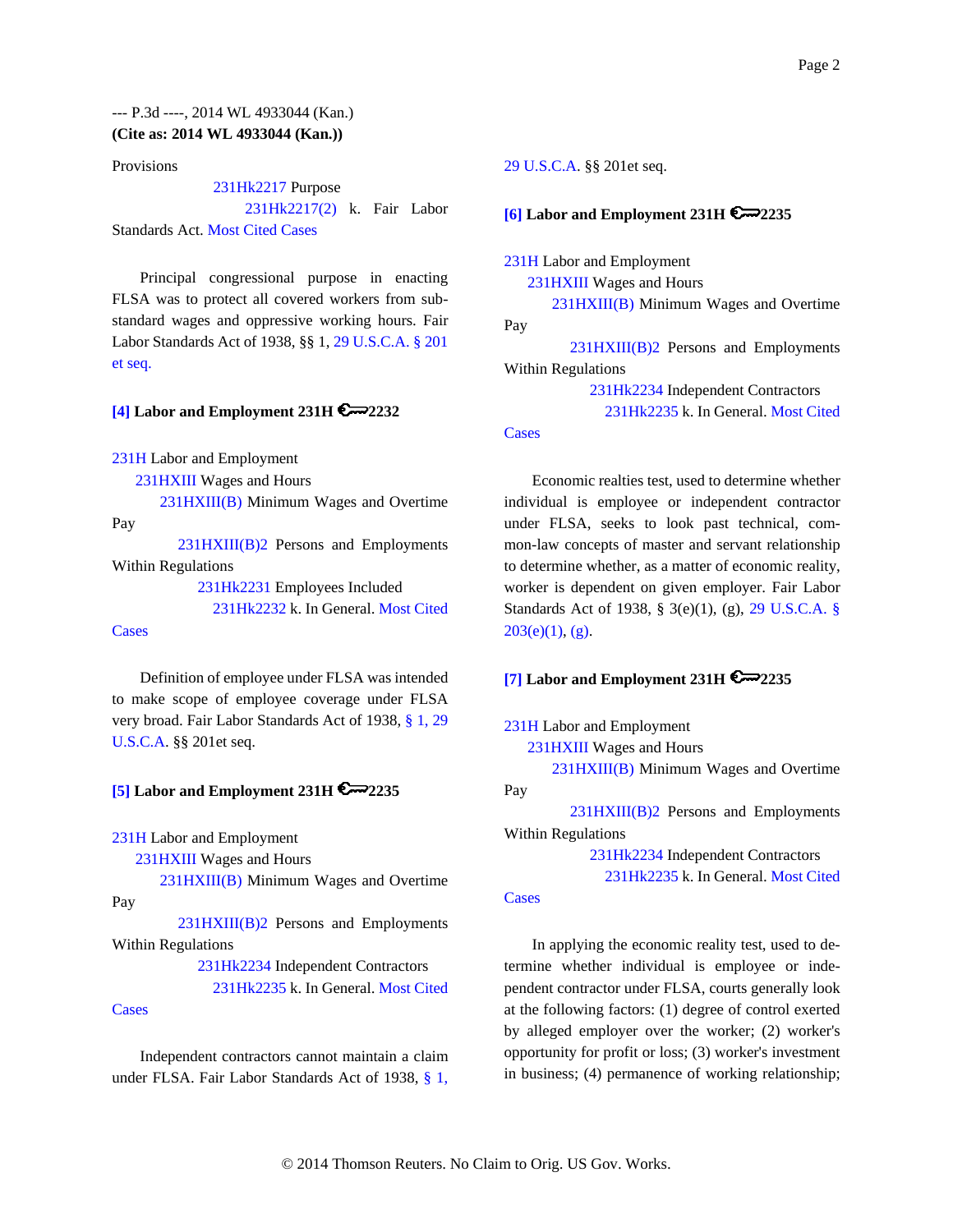(5) degree of skill required to perform work; and (6) extent to which work is integral part of alleged employer's business. Fair Labor Standards Act of 1938, § 3(e)(1), (g), 29 U.S.C.A. § 203(e)(1), (g).

#### **[8] Labor and Employment 231H 2235**

231H Labor and Employment

231HXIII Wages and Hours

 231HXIII(B) Minimum Wages and Overtime Pay

 231HXIII(B)2 Persons and Employments Within Regulations

> 231Hk2234 Independent Contractors 231Hk2235 k. In General. Most Cited

#### **Cases**

Economic reality test, used to determine whether individual is employee or independent contractor under FLSA, considers whether alleged employer has power to hire and fire employees, supervises and controls employee work schedules or conditions of employment, determines rate and method of payment, and maintains employment records. Fair Labor Standards Act of 1938, § 3(e)(1), (g), 29 U.S.C.A. §  $203(e)(1)$ , (g).

#### **[9] Labor and Employment 231H 2235**

231H Labor and Employment

231HXIII Wages and Hours

231HXIII(B) Minimum Wages and Overtime

Pay

 231HXIII(B)2 Persons and Employments Within Regulations

> 231Hk2234 Independent Contractors 231Hk2235 k. In General. Most Cited

#### Cases

None of the individual factors used in economic reality test to determine whether individual is employee or independent contractor under FLSA are dispositive; instead, court must employ a totality of the circumstances approach. Fair Labor Standards Act of 1938, § 3(e)(1), (g), 29 U.S.C.A. § 203(e)(1), (g).

## **[10] Labor and Employment 231H 2178**

231H Labor and Employment 231HXIII Wages and Hours 231HXIII(A) In General 231Hk2178 k. Payment of Wages in General. Most Cited Cases

#### **Labor and Employment 231H 2235**

231H Labor and Employment 231HXIII Wages and Hours 231HXIII(B) Minimum Wages and Overtime Pay 231HXIII(B)2 Persons and Employments Within Regulations 231Hk2234 Independent Contractors 231Hk2235 k. In General. Most Cited

#### **Cases**

Primary distinction between the right to control test, used to determine whether individual is employee or independent contractor under Kansas Wage Payment Act (KWPA), and economic reality test, used to determine whether individual is employee or independent contractor under FLSA, is that under the latter, right to control is not considered single most important factor in determining worker's status. Fair Labor Standards Act of 1938, § 3(e)(1), (g), 29 U.S.C.A. § 203(e)(1), (g); K.S.A. 44–313(b).

#### **[11] Labor and Employment 231H 2178**

231H Labor and Employment 231HXIII Wages and Hours 231HXIII(A) In General 231Hk2178 k. Payment of Wages in General. Most Cited Cases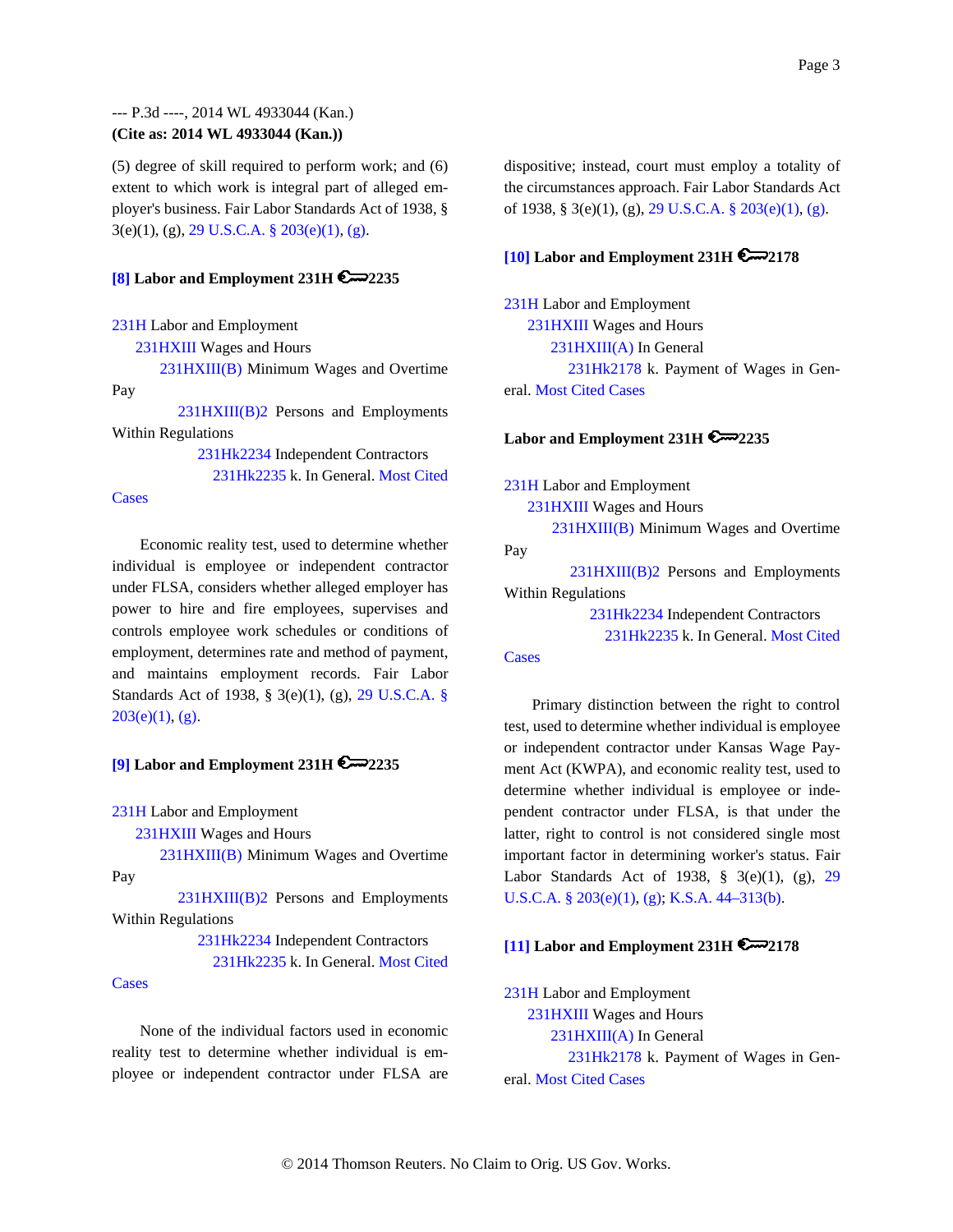Factors used to determine whether employer-employee relationship exists under Kansas Wage Payment Act (KWPA) include economic reality considerations under FLSA while maintaining primary focus on employer's right to control. Fair Labor Standards Act of 1938, § 3(e)(1), (g), 29 U.S.C.A. § 203(e)(1), (g); K.S.A. 44–313(b).

## **[12] Labor and Employment 231H 2178**

231H Labor and Employment 231HXIII Wages and Hours 231HXIII(A) In General 231Hk2178 k. Payment of Wages in General. Most Cited Cases

Delivery drivers for package delivery service provider were employees under Kansas Wage Payment Act (KWPA), rather than independent contractors; provider had right to require drivers to comply with its instructions, drivers' work was wholly integrated into provider's operation, drivers were unable to work for more than one company at a time, and even when factors pointed toward determination that drivers were independent contractors, provider's control and micromanaging of drivers undermined benefit that driver would be able to reap from independent contractor relationship. K.S.A. 44–313(b).

#### **[13] Labor and Employment 231H 2178**

231H Labor and Employment 231HXIII Wages and Hours 231HXIII(A) In General 231Hk2178 k. Payment of Wages in General. Most Cited Cases

Package delivery service provider had right to require drivers to comply with its instructions, as factor weighing in favor of determination that drivers were employees, rather than independent contractors, under Kansas Wage Payment Act (KWPA); despite contention that operating agreement (OA) signed by drivers provided drivers with discretion in manner and means of performing their jobs, provider sought to control every detail of drivers' performance, including appearance of drivers and their vehicles, there was no indication that drivers were permitted to modify OA to their advantage, and oversight procedures and failure to comply with OA could lead to termination. K.S.A.  $44 - 313(b)$ .

### **[14] Labor and Employment 231H 2178**

231H Labor and Employment 231HXIII Wages and Hours 231HXIII(A) In General 231Hk2178 k. Payment of Wages in General. Most Cited Cases

Extent to which package delivery service provider trained its drivers, as factor used to determine whether drivers were employees under Kansas Wage Payment Act (KWPA), rather than independent contractors, did not clearly favor either status; although provider had training program for drivers, not all drivers were required to complete provider's training. K.S.A. 44–313(b).

## **[15] Labor and Employment 231H**  $\approx$  **2178**

231H Labor and Employment 231HXIII Wages and Hours

231HXIII(A) In General

 231Hk2178 k. Payment of Wages in General. Most Cited Cases

Work performed by drivers for package delivery service provider was wholly integrated into provider's operation, as factor weighing in favor of determination that drivers were employees under Kansas Wage Payment Act (KWPA), rather than independent contractors, despite contention that drivers' services were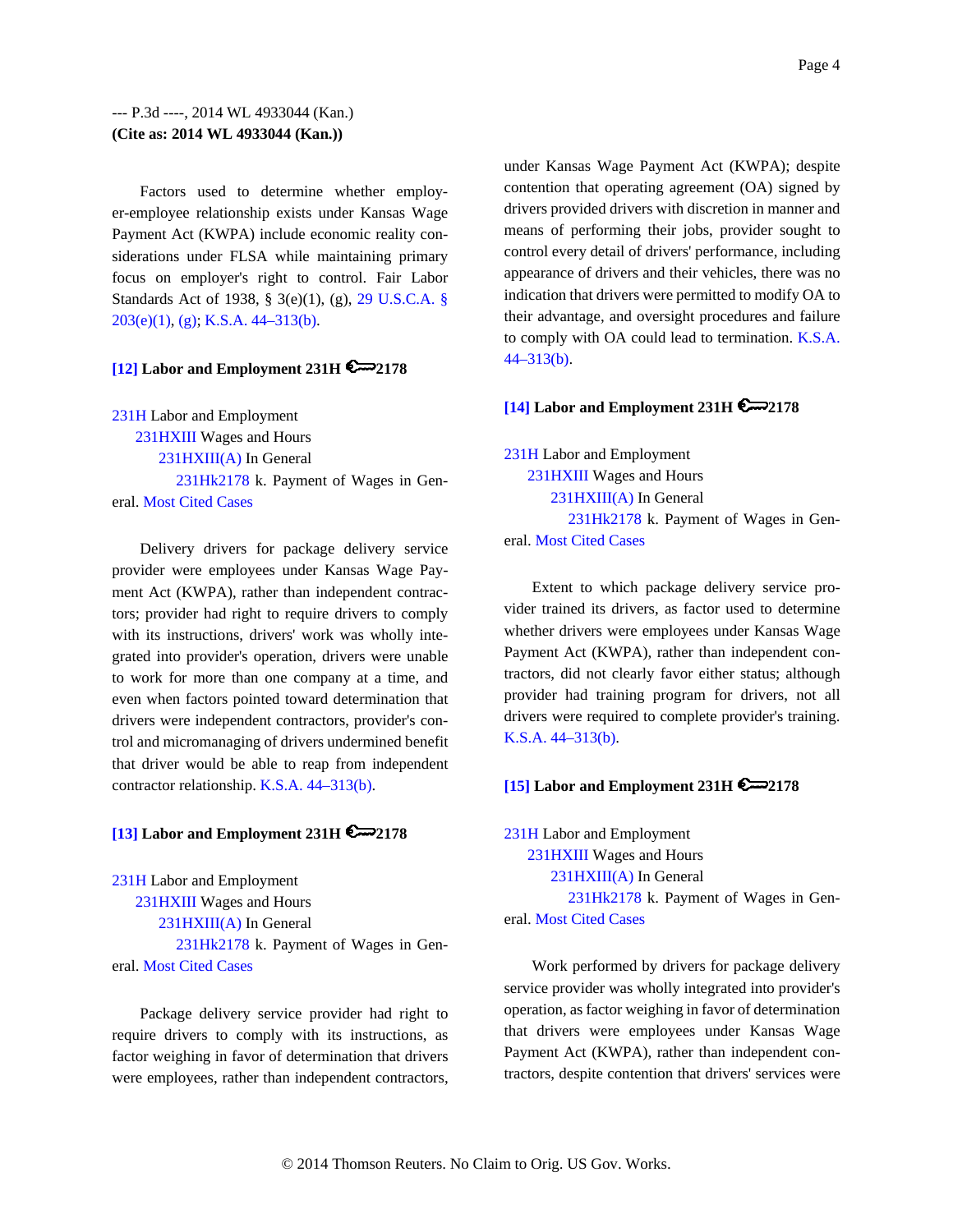complementary to, but distinct from, provider's business; provider's business was to take package from one person or entity and deliver it to another person or entity, and provider did not manufacture or sell any product or perform any other service aside from delivery, such that without delivery drivers, provider had no business. K.S.A. 44–313(b).

#### **[16] Labor and Employment 231H 2178**

231H Labor and Employment 231HXIII Wages and Hours 231HXIII(A) In General 231Hk2178 k. Payment of Wages in General. Most Cited Cases

Package delivery service provider did not require that services be provided personally by drivers, as factor weighing against determination that drivers were employees under Kansas Wage Payment Act (KWPA), rather than independent contractors; although provider maintained considerable control over replacement drivers, provider allowed its drivers to hire others to drive their trucks in drivers' assigned service areas. K.S.A. 44–313(b).

### **[17] Labor and Employment 231H 2178**

231H Labor and Employment 231HXIII Wages and Hours 231HXIII(A) In General 231Hk2178 k. Payment of Wages in General. Most Cited Cases

Package delivery service provider's drivers were responsible for hiring, supervising, and paying any assistants they required, as factor weighing against determination that drivers were employees under Kansas Wage Payment Act (KWPA), rather than independent contractors, even though provider exerted control over drivers' assistants; drivers were responsible, at their own expense, for training their assistants, for ensuring that any replacement drivers conformed to drivers' obligations under their operating agreements (OA) with provider, and for compensating replacement drivers. K.S.A. 44–313(b).

## **[18] Labor and Employment 231H 2178**

231H Labor and Employment 231HXIII Wages and Hours 231HXIII(A) In General 231Hk2178 k. Payment of Wages in General. Most Cited Cases

Short-term or intermittent relationship is more typical with respect to independent contractors, rather than employees, for purposes of determining whether individual is employee or independent contractor under Kansas Wage Payment Act (KWPA). K.S.A.  $44 - 313(b)$ .

#### **[19] Labor and Employment 231H 2178**

231H Labor and Employment 231HXIII Wages and Hours 231HXIII(A) In General 231Hk2178 k. Payment of Wages in General. Most Cited Cases

For purposes of determining whether individual is employee or independent contractor under Kansas Wage Payment Act (KWPA), in employer-employee relationship, worker expects to be engaged for indefinite period of time. K.S.A. 44–313(b).

# **[20] Labor and Employment 231H 2178**

231H Labor and Employment 231HXIII Wages and Hours 231HXIII(A) In General 231Hk2178 k. Payment of Wages in General. Most Cited Cases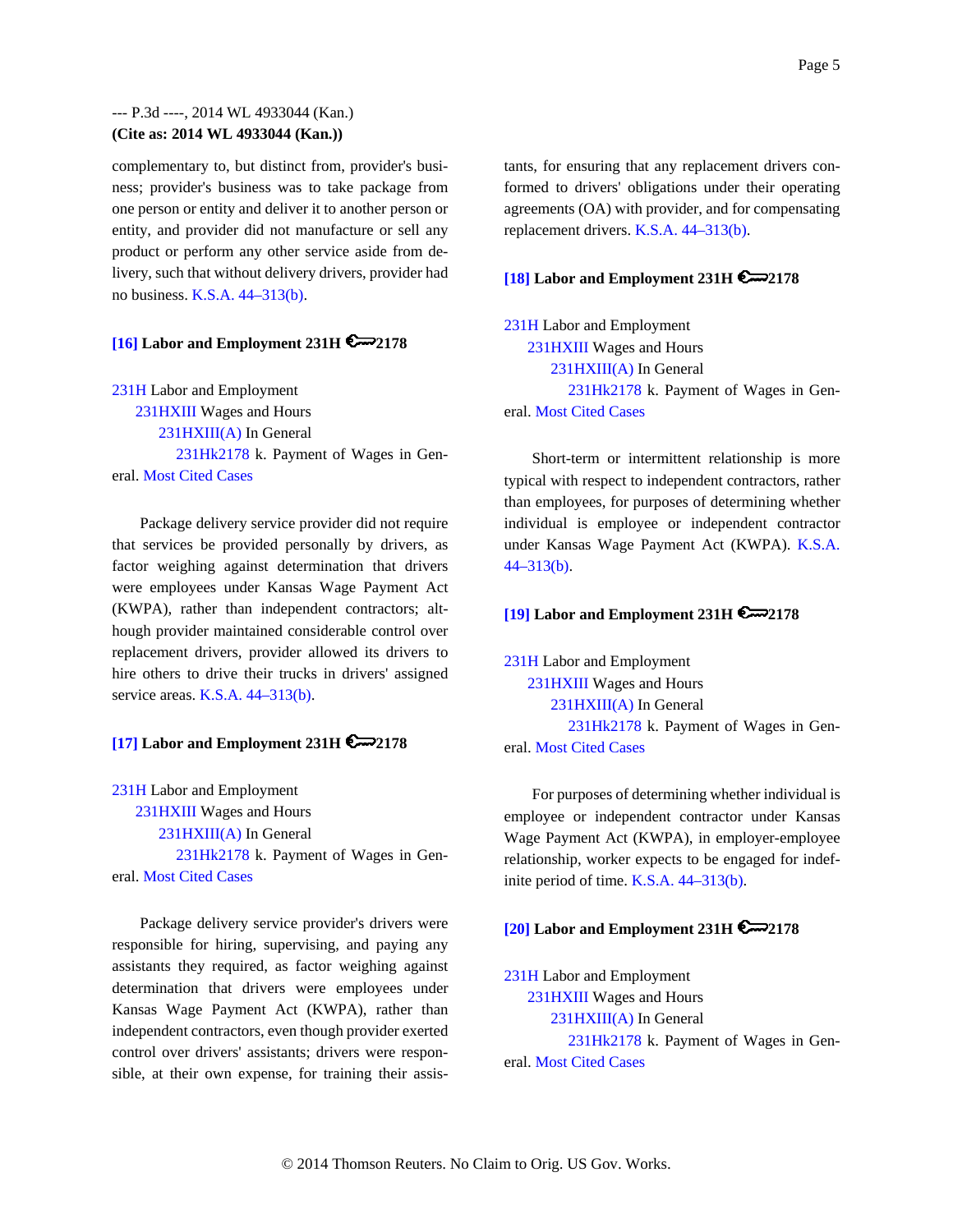Duration and continuity of relationship between package delivery service provider and its drivers, as factor used to determine whether drivers were employees or independent contractors under Kansas Wage Payment Act (KWPA), weighed in favor of determination that drivers were employees, rather than independent contractors, despite contention that drivers' operating agreements (OA) with provider were for fixed term with no guarantee of renewal; drivers worked continuously until terminated, OAs were automatically renewed for one-year terms in absence of notice of nonrenewal or breach of agreement, and provider encouraged long and continuous relationship by providing bonuses based upon drivers' longevity and by providing time-off program that was tied to drivers' seniority. K.S.A. 44–313(b).

#### **[21] Labor and Employment 231H 2178**

231H Labor and Employment 231HXIII Wages and Hours 231HXIII(A) In General 231Hk2178 k. Payment of Wages in General. Most Cited Cases

Degree to which package delivery service provider established set work hours for its drivers, as factor used to determine whether drivers were employees under Kansas Wage Payment Act (KWPA), rather than independent contractors, did not favor either status; while provider's control over work hours of drivers was not a strictly defined as typical employee, provider did not afford drivers complete discretion on when to perform his or her work. K.S.A. 44–313(b).

# **[22] Labor and Employment 231H 2178**

231H Labor and Employment 231HXIII Wages and Hours 231HXIII(A) In General

 231Hk2178 k. Payment of Wages in General. Most Cited Cases

Drivers were required to devote full time to package delivery service provider's business, as factor weighing in favor of determination that drivers were employees under Kansas Wage Payment Act (KWPA), rather than independent contractors, despite contention that provider did not specifically require its drivers to be engaged in full-time work; provider established service area, customer base, and packages to be delivered, and directed that all work must be done during same day, and goal of provider's managers was to establish workload that would require more than eight hours to complete, which resulted in drivers working full time for company. K.S.A. 44–313(b).

#### **[23] Labor and Employment 231H 2178**

231H Labor and Employment 231HXIII Wages and Hours 231HXIII(A) In General 231Hk2178 k. Payment of Wages in General. Most Cited Cases

Degree to which drivers performed work on package delivery service provider's premises, as factor used to determine whether drivers were employees under Kansas Wage Payment Act (KWPA), rather than independent contractors, did not favor either status, such that factor was essentially neutral; only work performed by drivers on provider's premises was daily pickup and loading of packages, as well as any end-of-day return of packages, documentation, or money, but none of drivers' work was performed on drivers' own premises. K.S.A. 44–313(b).

## **[24] Labor and Employment 231H 2178**

231H Labor and Employment 231HXIII Wages and Hours 231HXIII(A) In General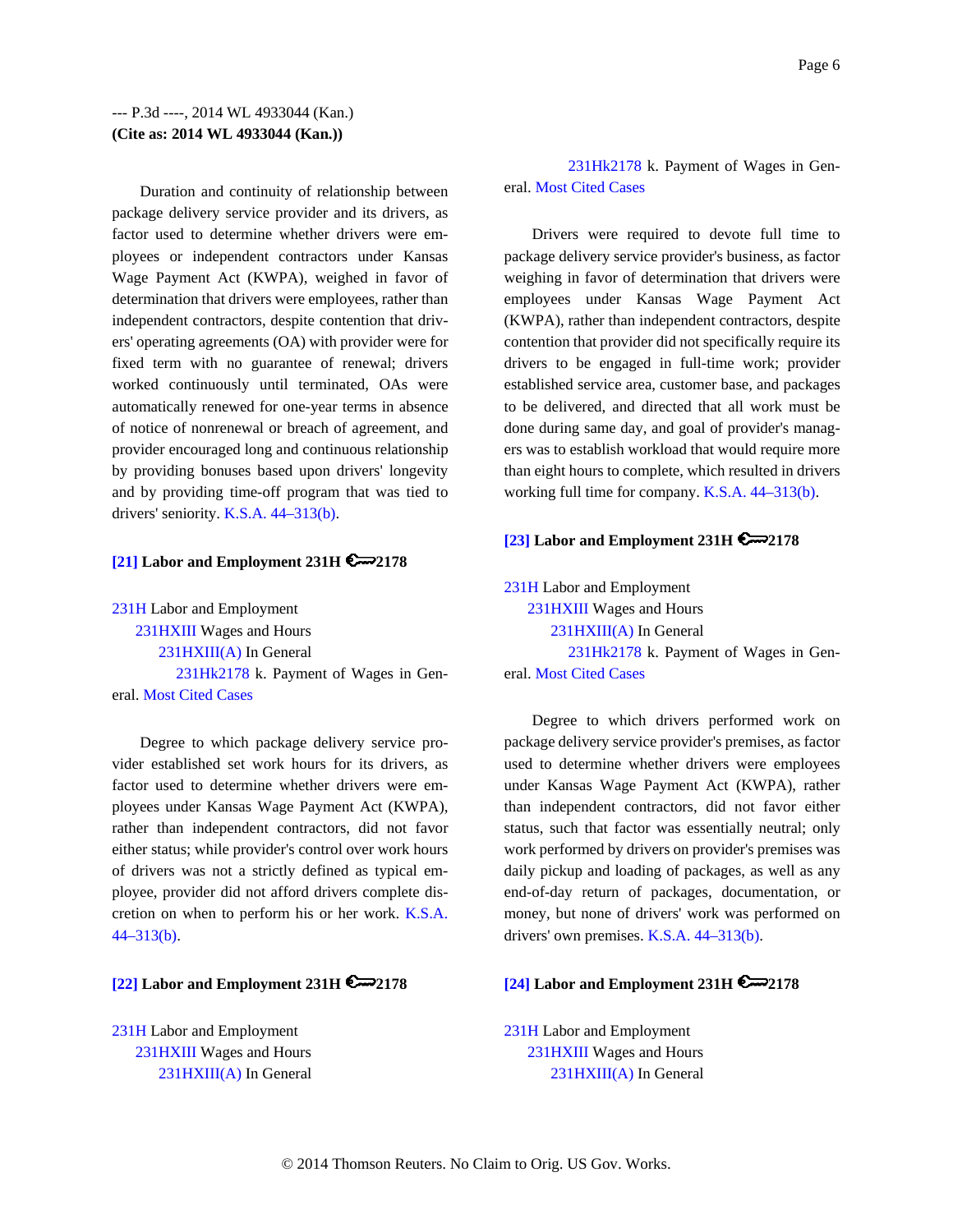231Hk2178 k. Payment of Wages in General. Most Cited Cases

Manner of determining compensation is factor used to determine whether individual is employee or independent contractor under Kansas Wage Payment Act (KWPA) because, typically, hourly or daily rate of pay is more common for employee, while flat-rate, per-job arrangement is used more often for independent contractor relationships. K.S.A. 44–313(b).

# **[25] Labor and Employment 231H 2178**

231H Labor and Employment

 231HXIII Wages and Hours 231HXIII(A) In General 231Hk2178 k. Payment of Wages in General. Most Cited Cases

Extent to which package delivery service provider pays its drivers' expenses, as factor used to determine whether drivers were employees under Kansas Wage Payment Act (KWPA), rather than independent contractors, weighed heavily against finding of employee-employer relationship between drivers and provider; drivers were responsible for all costs and expenses associated with their vehicles, and provider did not pay any expenses related to health insurance, welfare, pension, income taxes, unemployment insurance premiums, or Social Security taxes. K.S.A. 44–313(b).

#### **[26] Labor and Employment 231H**  $\epsilon$ 2178

231H Labor and Employment 231HXIII Wages and Hours 231HXIII(A) In General 231Hk2178 k. Payment of Wages in General. Most Cited Cases

Degree to which package delivery service provider furnished tools, equipment, and material to drivers, as factor used to determine whether drivers were employees under Kansas Wage Payment Act (KWPA), rather than independent contractors, weighed superficially in favor of independent contractor relationship; even though provider injected its control into process, drivers were required to purchase all tools, equipment, and materials necessary to perform their services under drivers' operating agreements with provider. K.S.A. 44–313(b).

### **[27] Labor and Employment 231H 2178**

231H Labor and Employment 231HXIII Wages and Hours 231HXIII(A) In General 231Hk2178 k. Payment of Wages in General. Most Cited Cases

Fact that worker's income can vary according to effort expended by worker does not necessarily negate existence of employment relationship, for purposes of determining whether worker is employee or independent contractor under Kansas Wage Payment Act (KWPA). K.S.A. 44–313(b).

## **[28] Labor and Employment 231H 2178**

231H Labor and Employment 231HXIII Wages and Hours 231HXIII(A) In General 231Hk2178 k. Payment of Wages in General. Most Cited Cases

Package delivery service provider's drivers were unable to work for more than one company at a time, as factor weighing in favor of determination that drivers were employees under Kansas Wage Payment Act (KWPA), rather than independent contractors, even though provider did not prohibit its drivers from working for another company; drivers made deliveries on full-time basis for provider, drivers were prohibited from doing other work unless markings identifying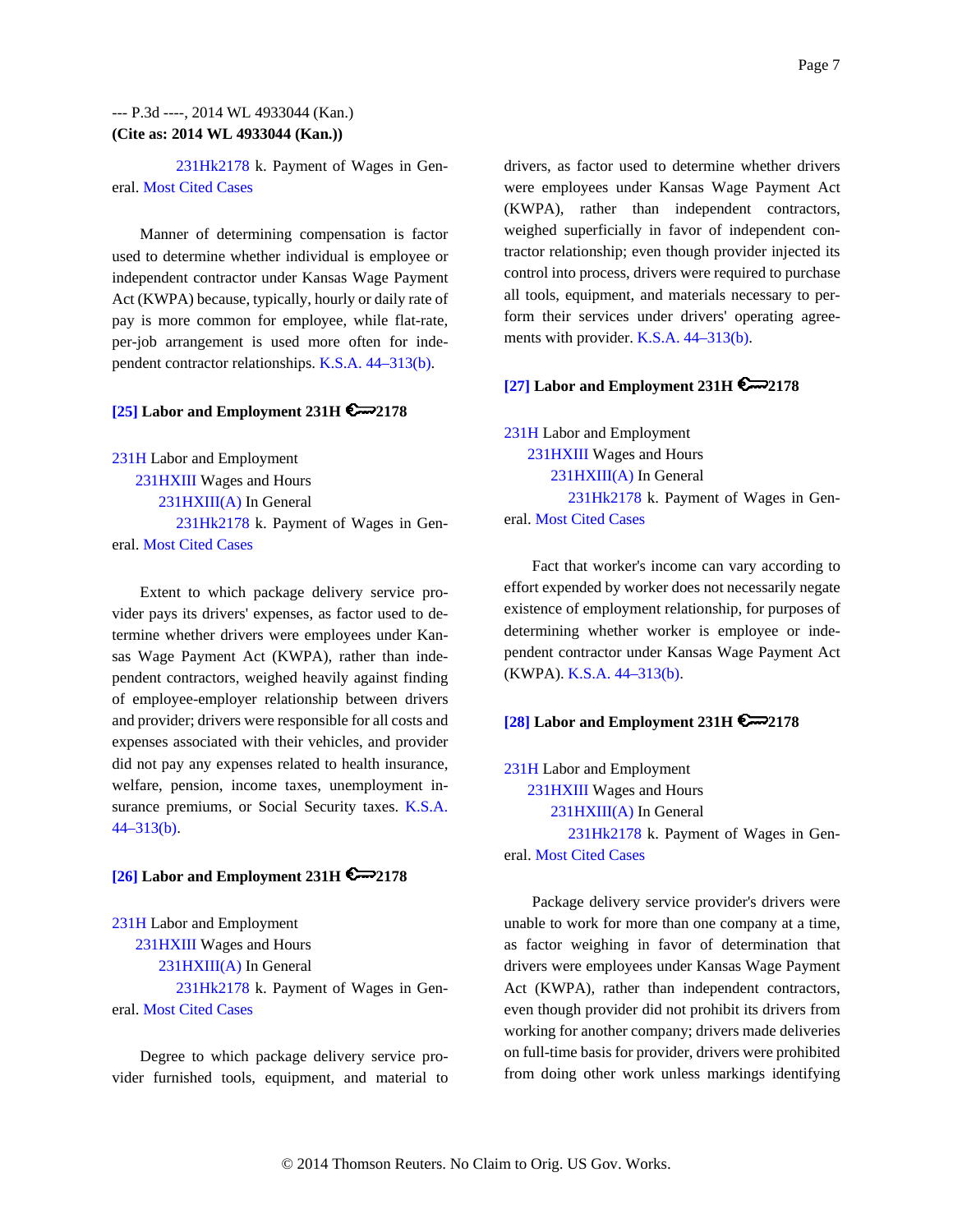provider were masked or removed from vehicle, and it would be impracticable, if not illegal, for drivers to deliver for another company on days drivers did not deliver for provider. K.S.A. 44–313(b).

## **[29] Labor and Employment 231H 2178**

231H Labor and Employment 231HXIII Wages and Hours 231HXIII(A) In General 231Hk2178 k. Payment of Wages in General. Most Cited Cases

Fact that full-time worker is not prohibited from pursuing other jobs during worker's free time is not a compelling factor weighing against determination that worker is employee under Kansas Wage Payment Act (KWPA). K.S.A. 44–313(b).

#### **[30] Labor and Employment 231H 2178**

231H Labor and Employment 231HXIII Wages and Hours 231HXIII(A) In General 231Hk2178 k. Payment of Wages in General. Most Cited Cases

Whether services of package delivery service provider's drivers were regularly and consistently made available to public, as factor used to determine whether drivers were employees under Kansas Wage Payment Act (KWPA), rather than independent contractors, weighed against determination that drivers were independent contractors, absent evidence that any drivers regularly offered to serve general public. K.S.A. 44–313(b).

### **[31] Labor and Employment 231H 2178**

231H Labor and Employment 231HXIII Wages and Hours

 231HXIII(A) In General 231Hk2178 k. Payment of Wages in General. Most Cited Cases

Package delivery service provider did not have right to discharge drivers without cause, as factor weighing against determination that drivers were employees under Kansas Wage Payment Act (KWPA), rather than independent contractors, even though provider had ability to exercise control over drivers through threat of dismissal for violating operating agreements (OA); to terminate OA, provider was required to compile documentation establishing violations of OA and advise whether steps were taken to counsel, train, and otherwise help driver to overcome violations, drivers were permitted to request arbitration in order to pursue claim of wrongful termination, and if arbiter determined that termination was not within terms of OA, provider was required to either reinstate drivers with damages or maintain termination and pay damages through expiration of contract term. K.S.A. 44–313(b).

## **[32] Labor and Employment 231H 2178**

231H Labor and Employment 231HXIII Wages and Hours 231HXIII(A) In General 231Hk2178 k. Payment of Wages in General. Most Cited Cases

Drivers for package delivery service provider had right to terminate relationship with provider, as factor weighing in favor of determination that drivers were employees under Kansas Wage Payment Act (KWPA), rather than independent contractors; drivers' operating agreements (OA) provided that drivers were permitted to unilaterally end relationship upon giving written notice, and drivers were permitted to end relationship without financial consequences. K.S.A. 44–313(b).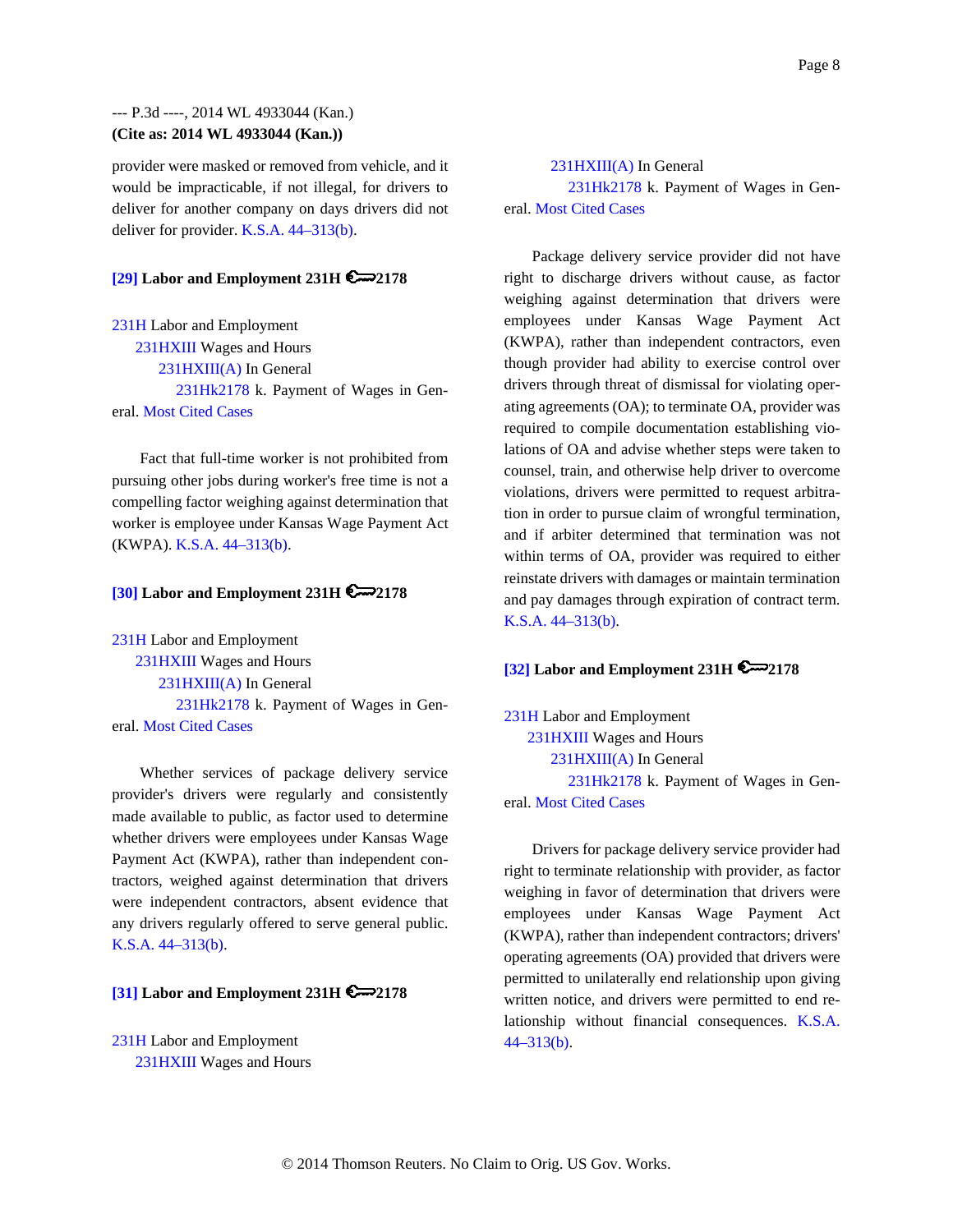#### **[33] Labor and Employment 231H 2178**

231H Labor and Employment 231HXIII Wages and Hours 231HXIII(A) In General 231Hk2178 k. Payment of Wages in General. Most Cited Cases

Full-time driver's status as employee of package delivery service provider under Kansas Wage Payment Act (KWPA) would not be lost or altered with respect to driver's personal route if driver acquired one or more other routes for which he or she not the driver. K.S.A. 44–313(b).

#### *Syllabus by the Court*

**\*1** On certified question from the United States Court of Appeals for the Seventh Circuit, this court answers: Given the undisputed facts presented to the district court in this case, the plaintiff drivers are employees of FedEx Ground Package System, Inc. as a matter of law under the Kansas Wage Payment Act, K.S.A. 44–313 *et seq.,* and a plaintiff driver does not lose his or her employee status by acquiring another route for which that plaintiff is not the driver.

On certification of two questions of law from the United States Court of Appeals for the Seventh Circuit, Frank H. Easterbrook, Certifying Judge.Steve Six, of Stueve Siegel Hanson LLP, of Kansas City, Missouri, argued the cause, and Beth A. Ross and Sandy N. Nathan, of Leonard Carder, LLP, of Oakland, California, Robert I. Harwood and Matthew M. Houston, of Harwood Feffer, LLP, of New York, New York, Susan E. Ellingstad, of Lockridge Grindal Nauen P.L.L.P., of Minneapolis, Minnesota, and George A. Barton and Stacy A. Burrows, of The Law Offices of George A. Barton, P.C., of Kansas City, Missouri, were with him on the briefs for appellants.

James D. Oliver, of Foulston Siefkin LLP, of Overland Park, argued the cause, and Jonathan D. Hacker, of O'Melveny & Myers LLP, of Washington, D.C., Robert M. Schwartz, of O'Melveny & Myers LLP, of Los Angeles, California, and J. Timothy Eaton, of Shefsky & Froelich Ltd., of Chicago, Illinois, were with him on the brief for appellee.

Greg L. Musil and Amy E. Morgan, of Polsinelli PC, of Overland Park, James C. Sullivan, of Kansas City, Missouri, and Richard Pianka, of ATA Litigation Center, of Arlington, Virginia, were on the brief for amici curiae American Trucking Associations, Inc. and Kansas Motor Carrier Association.

Justin McFarland, deputy general counsel, of Kansas Department of Labor, was on the brief for amicus curiae Lana Gordon, State of Kansas Secretary of Labor.

The opinion of the court was delivered by PER CU-RIAM:

The United States Court of Appeals for the Seventh Circuit requests our answers to two certified questions regarding the proper classification of FedEx Ground Package System, Inc. (FedEx) delivery drivers under the provisions of the Kansas Wage Payment Act (KWPA), K.S.A. 44–313 *et seq.* Specifically, the Seventh Circuit inquires:

"1. Given the undisputed facts presented to the district court in this case, are the plaintiff drivers employees of FedEx as a matter of law under the KWPA?

"2. Drivers can acquire more than one service area from FedEx.... Is the answer to the preceding question different for plaintiff drivers who have more than one service area?" *Craig v. FedEx Ground Package System, Inc.,* 686 F.3d 423, 431 (7th Cir.2012).

We answer yes to the first certified question. As applied to those drivers who are members of the cer-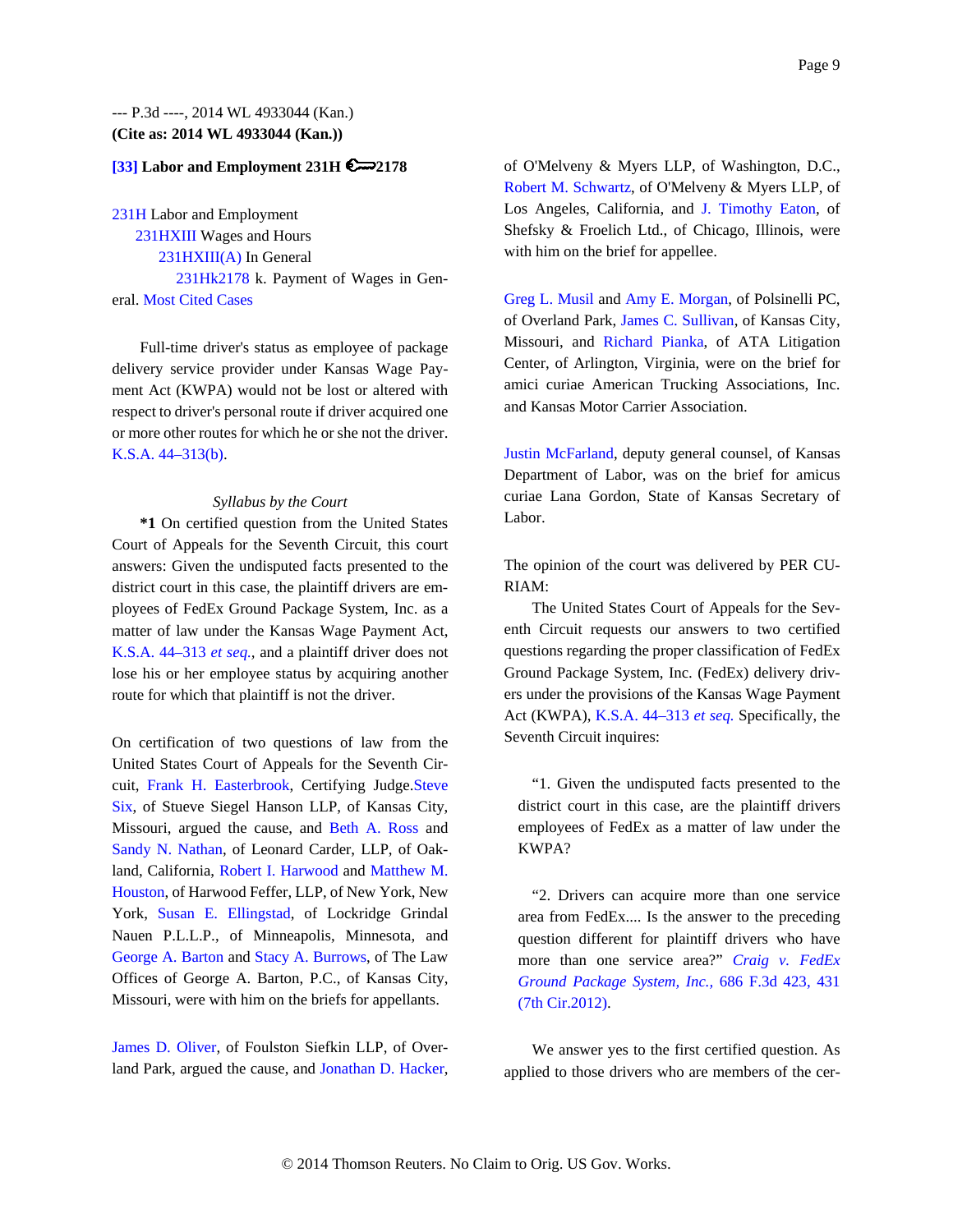tified class, *i.e.,* those drivers who " 'drive a vehicle on a full-time basis,' " we answer no to the second question, *i.e.,* the answer to the first question remains the same. See 686 F.3d at 425, n. 1.

#### FACTS AND PROCEDURAL OVERVIEW

**\*2** This case began as numerous class actions filed throughout the country against FedEx by current and former drivers for the company. The plaintiff drivers allege they are employees, rather than independent contractors, under both state and federal law. The Judicial Panel on Multidistrict Litigation consolidated the class actions, transferred the consolidated action to the United States District Court for the Northern District of Indiana (District Court), and designated the Kansas class action as the lead case.

The District Court certified a nationwide class seeking relief under the Employee Retirement Income Security Act (ERISA) and certified statewide classes under Federal Rule of Civil Procedure 23(b)(3). *Craig,* 686 F.3d at 425. There are 479 Kansas class plaintiffs who allege that they were improperly classified as independent contractors under the KWPA. They seek repayment of all costs and expenses that they expended on behalf of FedEx during their time as FedEx drivers, and they claim entitlement to unpaid overtime wages. The Kansas class is defined as follows:

" 'All persons who: 1) entered or will enter into a FXG Ground or FXG Home Delivery form Operating Agreement ...; 2) drove or will drive a vehicle on a full-time basis (meaning exclusive of time off for commonly excused employment absences) from February 11, 1998, through October 15, 2007, to provide package pick-up and delivery services pursuant to the Operating Agreement; and 3) were dispatched out of a terminal in the state of Kansas.' [Citation omitted.]" *Craig,* 686 F.3d at 425, n. 1.

full-time drivers. Accordingly, we will also refer to plaintiffs as "drivers."

All parties filed cross-motions for summary judgment on a stipulated record that included a form Operating Agreement (OA) entered into between FedEx and the drivers, as well as evidence relating to certain FedEx work practices. The District Court determined that the Kansas class plaintiffs were independent contractors under the KWPA. Consequently, the court granted summary judgment to FedEx and denied the Kansas class plaintiffs' summary judgment motion. 686 F.3d at 425. Subsequently, the District Court relied on its decision in the Kansas *Craig* case to enter summary judgment in favor of FedEx on the respective plaintiffs' employment status challenges in all the other statewide class actions. See *In re FedEx Ground Package System, Inc.,* 758 F.Supp.2d 638 (N.D.Ind.2010).

All state class plaintiffs appealed, presenting substantially the same issue: Whether the district court erred by deciding, as a matter of law, that plaintiffs were independent contractors, rather than employees, under each respective state's substantive law. The Seventh Circuit chose to proceed with review of the *Craig* appeal while suspending briefing in the remaining appeals.

The Seventh Circuit began its analysis by noting that under Kansas law the " 'right of control' test is the most important consideration in determining whether an employment relationship exists, but it is not the only one." *Craig,* 686 F.3d at 427. Ultimately, the Seventh Circuit opined that our Kansas cases addressing the right to control test did not clearly indicate to the Seventh Circuit how it should decide a close case, such as the one presented by the facts of this case. The Seventh Circuit explained its need to propound certified questions to this court as follows:

Pursuant to this class definition, plaintiffs must be

**\*3** "Where some of the factors weigh in favor of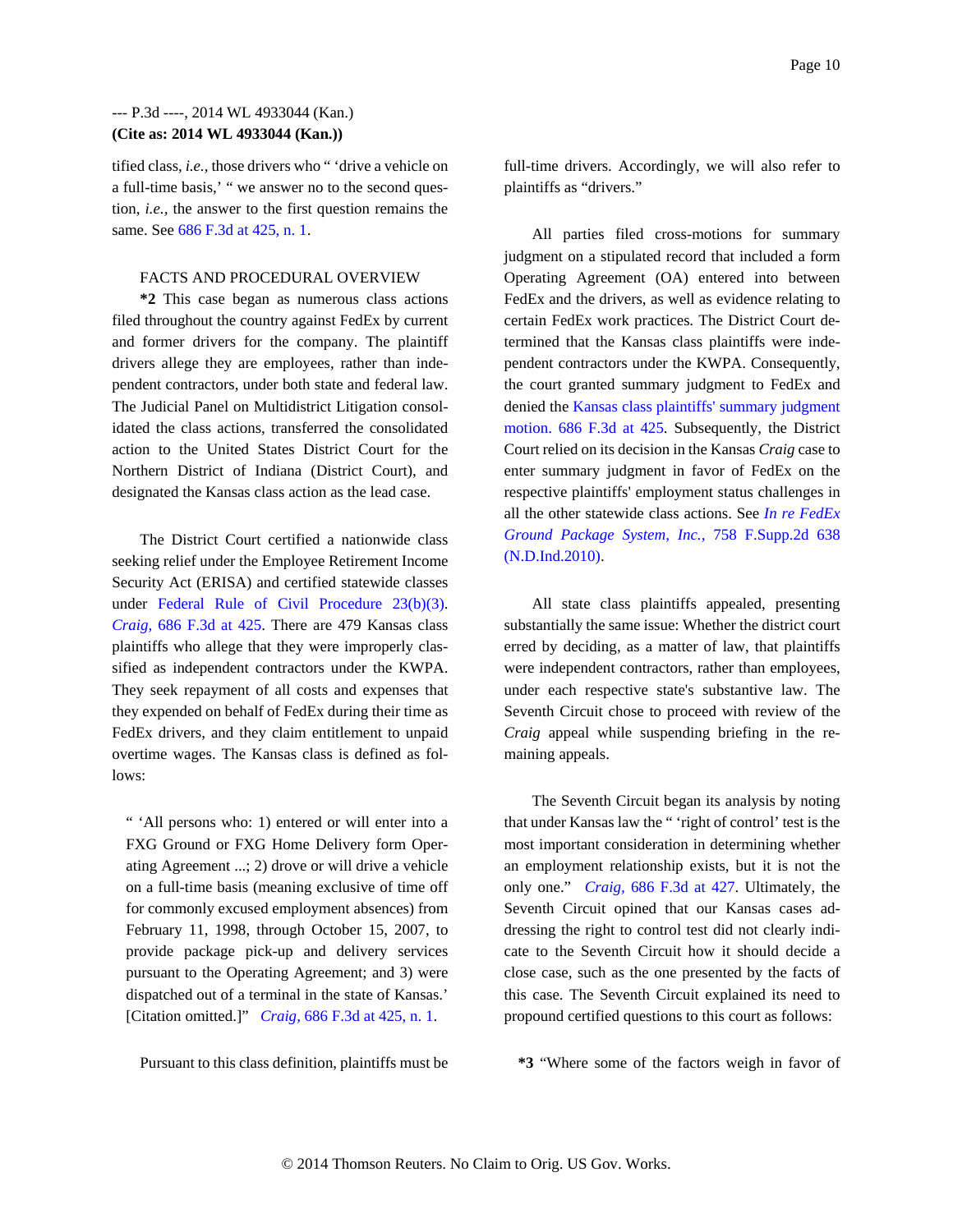finding employee status, some weigh in favor of independent contractor status, and some 'cut both ways,' a court must weigh the factors according to some legal principle or principles. But other than the point that the right of control is the primary factor, what is the underlying principle (or principles) that guides that weighing process in close cases such as this seeking to establish an employment relationship under the KWPA? We are unsure." 686 F.3d at 428.

A lengthy recitation of the uncontroverted facts relied upon by the federal courts is set forth in the District Court's opinion. *In re FedEx Ground Package System, Inc.,* 734 F.Supp.2d 557, 560–75 (N.D.2010). Although we have carefully reviewed all of the recited facts, we will not repeat the entire recitation here but rather we will refer to the relevant facts as they become germane to our discussion.

### FEDEX DELIVERY DRIVERS' STATUS UNDER THE KWPA

The simple question is whether FedEx's delivery drivers are employees for purposes of the KWPA. The answer defies such simplicity. As FedEx's counsel acknowledged at oral argument, the company carefully structured its drivers' operating agreements so that it could label the drivers as independent contractors in order to gain a competitive advantage, *i.e.,* to avoid the additional costs associated with employees. In other words, this is a close case by design, not happenstance. Notwithstanding the form or labels utilized, we must determine whether the substance of the relationship between FedEx and its delivery drivers renders the drivers employees within the meaning of the KWPA. Ultimately, we determine that form does not trump the substantive indicia of an employer/employee relationship.

#### *Authority/Standard of Review*

K.S.A. 60–3201, entitled "Power to answer," provides us with the authority to respond to the Seventh Circuit's request. That statute provides, in relevant part:

"The Kansas supreme court may answer questions of law certified to it by ... a court of appeals of the United States, ... when requested by the certifying court if there are involved in any proceeding before it questions of law of this state which may be determinative of the cause then pending in the certifying court and as to which it appears to the certifying court there is no controlling precedent in the decisions of the supreme court and the court of appeals of this state." K.S.A. 60–3201.

[1] By statutory definition, certified questions present questions of law, and we exercise unlimited review over such questions. See *Nationwide Mutual Ins. Co. v. Briggs,* 298 Kan. 873, 875, 317 P.3d 770 (2014); *Eastman v. Coffeyville Resources Refining & Marketing,* 295 Kan. 470, 473, 284 P.3d 1049 (2012).

Moreover, with these particular certified questions, we must interpret and apply the KWPA, which is also a question of law subject to de novo review. See *Salon Enterprises, Inc. v. Langford,* 29 Kan.App.2d 268, 270–71, 31 P.3d 290 (2000).

#### *Overview of the KWPA*

**\*4** We begin by reviewing the applicable statutory provisions. The KWPA is an "expansive and comprehensive legislative scheme that is broad in its scope and the rights created for Kansas workers to secure unpaid wages earned from their labors." *Campbell v. Husky Hogs,* 292 Kan. 225, 233, 255 P.3d 1 (2011). It was enacted in 1973 and primarily sought to address problems being encountered by employees of small businesses. See An Act Providing for Wage Payment and Collection: Hearing on H.B. 1429 Before the Senate Comm. on Public Health and Welfare, 1973 Leg., 68th Sess. (Kan.1973) (statement of Rep. Jim Parrish, Member, House of Representatives). The KWPA's primary concern was to protect low income workers who were shorted, docked, or cheated out of pay for services performed. See An Act Providing for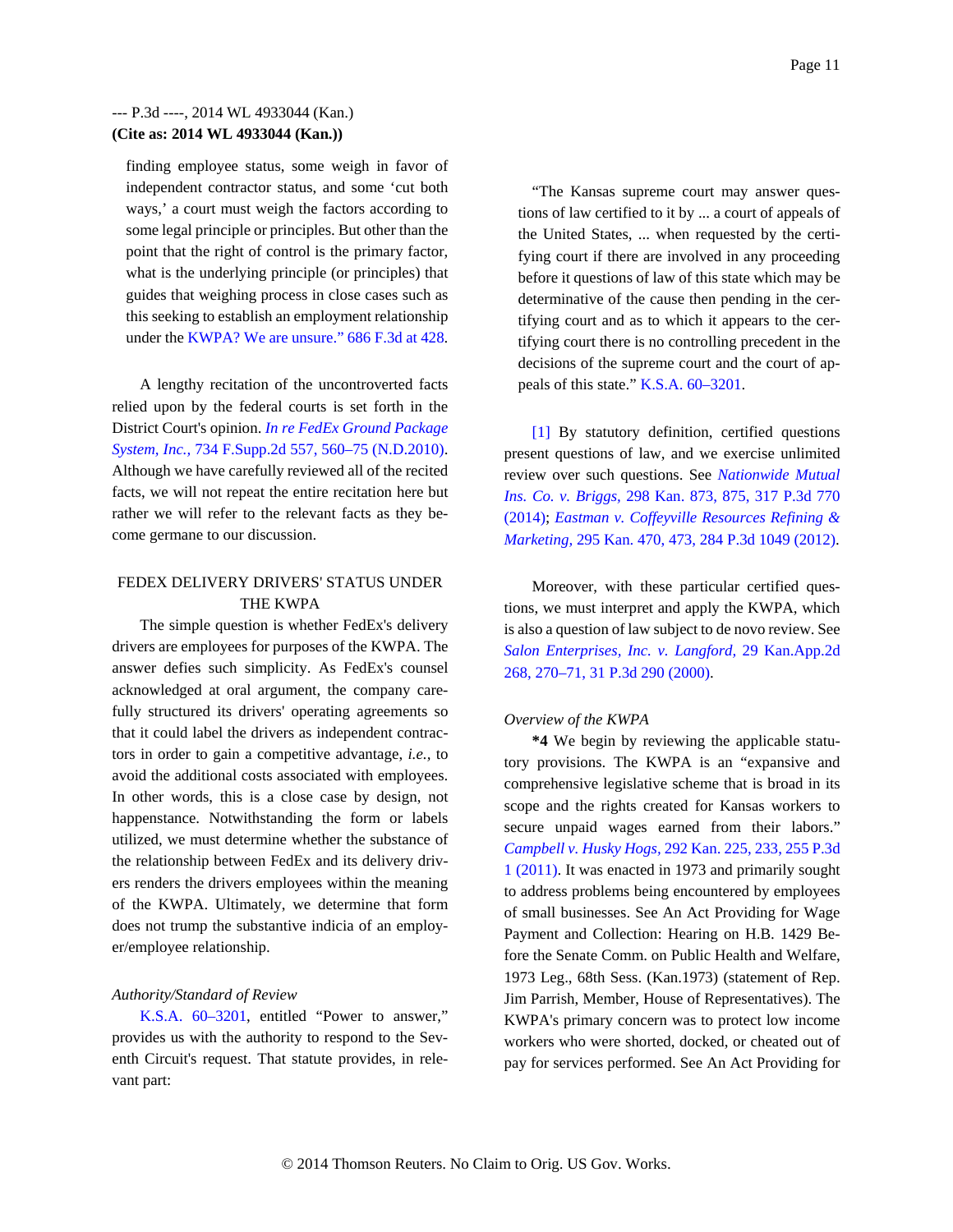Wage Payment and Collection: Hearing on H.B. 1429 Before the House Comm. on Labor and Industry, 1973 Leg., 68th Sess. (Kan.1973) (statement of T. McCune, Kansas Department of Labor). A goal of the legislation was to protect Kansas employees who were not then covered by the Fair Labor Standards Act (FLSA), minimum wage requirements, or the National Labor Relations Board. (McCune Statement, p. 1).

The KWPA controls several aspects of wages and benefits for the Kansas worker that are not covered by the Fair Labor Standards Act of 1938, 29 U.S.C. § 201 (2012) *et seq.* The KWPA governs when wages must be paid, the manner in which they must be paid, and the circumstances in which wages can be withheld. See K.S.A.2007 Supp. 44–314; K.S.A.2007 Supp. 44–319. The KWPA also requires employers to provide certain notice requirements with respect to the payment of wages and the provision of benefits. See K.S.A.2007 Supp. 44–319a; K.S.A. 44–320. It provides for remedies and penalties for violation of its requirements. K.S.A. 44–322; K.S.A.2007 Supp. 44–322a. Notably, the KWPA does not contain any express provision relating to the payment of overtime, which is typically pursued under a FLSA claim.

Getting to the crux of the presented questions, the KWPA applies to "employees," defined as "any person allowed or permitted to work by an employer." K.S.A.2007 Supp. 44–313(b). Independent contractors are specifically excluded from the definition of employee under the KWPA: " 'Allowed or permitted to work,' within the meaning of K.S.A. 44–313(b), shall not include an independent contractor, as defined by rules, regulations, and interpretations of the United States secretary of labor for the purposes of the fair labor standards act." K.A.R. 49–20–1(e) (Kansas regulation promulgated for the purpose of administering and enforcing provisions of the KWPA.).

### *Test for Determining Employment Status under the KWPA*

As the Seventh Circuit discovered, this court has

not specifically identified a test that will definitively determine employment status under the KWPA. In *Herr v. Heiman,* 75 F.3d 1509, 1512 (10th Cir.1996), the Tenth Circuit cited to a Kansas employment security law case— *Crawford v. Kansas Dept. of Human Resources,* 17 Kan.App.2d 707, 845 P.2d 703 (1989), *rev. denied* 246 Kan. 766 (1990)—to discern the proper test for determining employment status under the KWPA. The *Herr* panel identified 20 factors that had been used in *Crawford* to consider when determining whether an employer/employee relationship exists. The panel noted that these factors were to be considered as a whole, with "particular emphasis placed on the employer's right to control the worker." *Herr,* 75 F.3d at 1512. These 20 factors were also considered in *Hartford Underwriters Ins. Co. v. Kansas Dept. of Human Resources,* 272 Kan. 265, 271, 32 P.3d 1146 (2001), a workers compensation case wherein we found an employer/employee relationship existed under the right to control test.

**\*5** Neither *Crawford* nor *Hartford* identified the genesis of the 20–factor test, and neither opinion engaged in an individual discussion of each factor, which might explain why some of the factor descriptions appear to be inscrutably duplicative, *e.g.,* "19) whether the employer has the right to discharge the worker; and 20) whether the employer has the right to terminate the worker." *Hartford,* 272 Kan. at 271, 32 P.3d 1146. An earlier source for a nearly identical 20–factor test is a 1987 Internal Revenue Service (IRS) revenue ruling, Rev. Rul. 87–41, 1987–1 C.B. 296, which discussed how to determine employment status under Section 530(d) of the Revenue Act of 1978. The description of each factor set forth in that revenue ruling eliminates any suggestion of duplication and provides clarification as to how to apply each factor. Accordingly, we will amend the *Crawford* factors to eliminate the ambiguous or duplicative descriptions and will hereafter refer to them as the 20–factor test.

[2] But Kansas courts have long emphasized the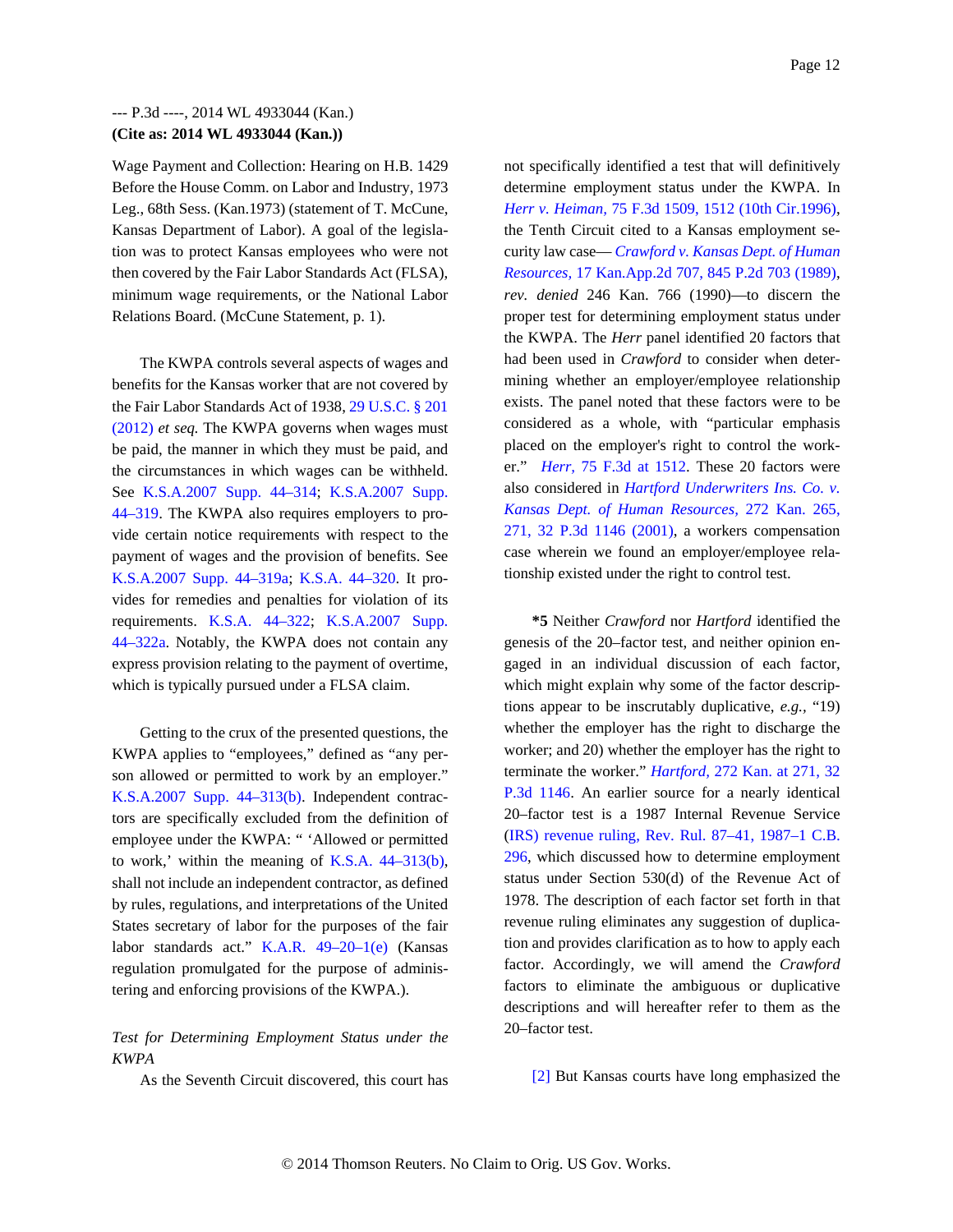right to control test when determining a worker's status.

"The primary test used by the courts in determining whether an employer-employee relationship exists is whether the employer has the right of control and supervision over the work of the alleged employee, and the right to direct the manner in which the work is to be performed, as well as the result which is to be accomplished." *Jones v. City of Dodge City,* 194 Kan. 777, 780, 402 P.2d 108 (1965).

We have utilized this test in cases involving the Kansas Employment Security Act, Workers Compensation Act, and negligence based on respondeat superior. See *Wallis v. Secretary of Kans. Dept. of Human Resources,* 236 Kan. 97, 102–03, 689 P.2d 787 (1984) (unemployment taxes); *Knoble v. National Carriers, Inc.,* 212 Kan. 331, 332–33, 510 P.2d 1274 (1973) (workers compensation); *Aspelin v. Mounkes,* 206 Kan. 132, 135–37, 476 P.2d 620 (1970) (respondeat superior).

In *Coma Corporation v. Kansas Dept. of Labor,* 283 Kan. 625, 644, 154 P.3d 1080 (2007), while determining that the KWPA applied to an undocumented worker, this court observed that the "definition of employee in the workers compensation statute is virtually identical to the definition of employee in the wage payment statutes ." That definitional identity would seem to counsel in favor of simply utilizing our workers compensation cases to inform our determination of "employees" under the KWPA. But a potential impediment to a direct correlation is found in our administrative regulations, specifically, K.A.R.  $49-20-1$ (e). Granted, that regulation is not binding on this court. See *In re Tax Appeal of Chief Industries, Inc.,* 255 Kan. 640, 650, 875 P.2d 278 (1994) ("Administrative regulations do not supplant statutory law[,] nor do they preempt judicial statutory construction."). Nevertheless, the absence of binding effect does not entirely remove an administrative

regulation from the de novo interpretation of a statute, especially given that the authority to promulgate regulations emanates from a statute.

**\*6** K.S.A. 44–325 authorizes the Kansas Secretary of Labor to adopt rules and regulations necessary to administer and enforce the provisions of the KWPA. In response to that authority, the Kansas Secretary of Labor promulgated K.A.R. 49–20–1, which defines specific terms utilized in the KWPA. K.A.R.  $49-20-1$ (e) pertains to the term " '[a]llowed or permitted to work' " and, as noted above, the regulation specifies that the term "shall not include an independent contractor, *as defined by rules, regulations, and interpretations of the United States secretary of labor for the purposes of the fair labor standards act.*" (Emphasis added.) In other words, our department of labor has deferred to the United States Department of Labor's definition of an independent contractor.

[3][4][5] The FLSA defines an employee as "any individual employed by an employer" and "employ" is defined as "to suffer or permit to work." 29 U.S.C. §  $203(e)(1)$  and (g) (2012). The principal congressional purpose in enacting the FLSA was to protect all covered workers from substandard wages and oppressive working hours. *Barrentine v. Arkansas–Best Freight System,* 450 U.S. 728, 739, 101 S.Ct. 1437, 67 L.Ed.2d 641 (1981). The definition of employee under the FLSA was intended to make the scope of employee coverage under the FLSA very broad. *Johns v. Stewart,* 57 F.3d 1544, 1557 (10th Cir.1995). However, similar to the KWPA, independent contractors cannot maintain a claim under the FLSA. *Johnson v. Unified Government of Wyandotte,* 371 F.3d 723, 727–28 (10th Cir.2004).

[6] Although there are no relevant federal regulations defining "independent contractor" for purposes of the FLSA, courts have considered the economic realities of the employment relationship when determining whether the individual is an employee or independent contractor under the FLSA. *Johnson,* 371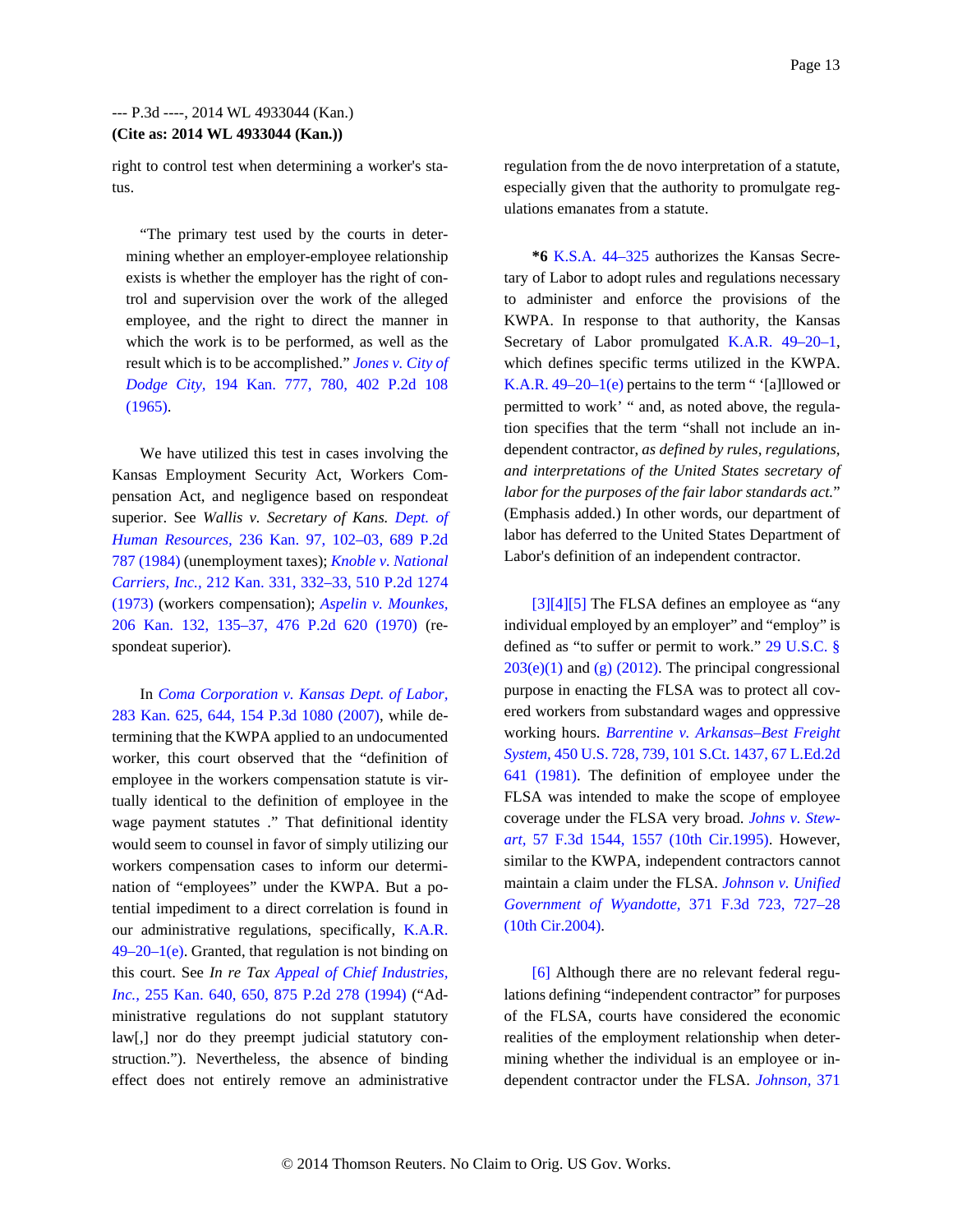F.3d at 729; see *Lumry v. State,* 49 Kan.App.2d 276, 286, 307 P.3d 232 (2013). "The 'economic realties' test seeks to look past technical, common-law concepts of the master and servant relationship to determine whether, as a matter of economic reality, a worker is dependent on a given employer." *Barlow v. C.R. England, Inc.,* 703 F.3d 497, 506 (10th Cir.2012). The economic reality test focuses on whether the worker is economically dependent on the business to which he or she renders service or whether the worker, as a matter of economic fact, is in business for himself or herself. *Baker v. Flint Engineering & Const. Co.,* 137 F.3d 1436, 1440 (10th Cir.1998); *Doty v. Elias,* 733 F.2d 720, 722–23 (10th Cir.1984).

[7][8][9] In applying the economic reality test, courts generally look at the following factors:

"(1) the degree of control exerted by the alleged employer over the worker; (2) the worker's opportunity for profit or loss; (3) the worker's investment in the business; (4) the permanence of the working relationship; (5) the degree of skill required to perform the work; and (6) the extent to which the work is an integral part of the alleged employer's business." *Barlow,* 703 F.3d at 506.

**\*7** The test also considers "whether the alleged employer has the power to hire and fire employees, supervises and controls employee work schedules or conditions of employment, determines the rate and method of payment, and maintains employment records." *Baker,* 137 F.3d at 1440. None of the individual factors are dispositive; instead, the court must employ a totality of the circumstances approach. *Barlow,* 703 F.3d at 506 (citing *Baker,* 137 F.3d at 1440).

Several of these economic reality factors are considered under the Kansas common-law right to control test for determining a worker's status. See, *e.g., McCubbin v. Walker,* 256 Kan. 276, 281, 886 P.2d 790 (1994) (length of contract, independent nature of business, and method of payment); *Wallis,* 236 Kan. at 106, 689 P.2d 787 (right to discharge, furnishing equipment, and method of payment). In addition, all but one component of the economic reality test—the degree of skill—are included within the 20–factor test, which we restate here as follows:

(1) the employer's right to require compliance with instructions (economic reality test's degree of control factor);

(2) the extent of any training provided by the employer;

(3) the degree of integration of the worker's services into the business of the employer (economic reality test's integral part of employer's business factor);

(4) the requirement that the services be provided personally by the worker;

(5) the extent to which the worker hires, supervises, and pays assistants;

(6) the existence of a continuing relationship between the worker and the employer (economic reality test's permanence of the working relationship factor);

(7) the employer's establishment of set work hours;

(8) the requirement that the worker devote full-time to the employer's business;

(9) the degree to which the work is performed on the employer's premises;

(10) the degree to which the employer sets the order and sequence of work;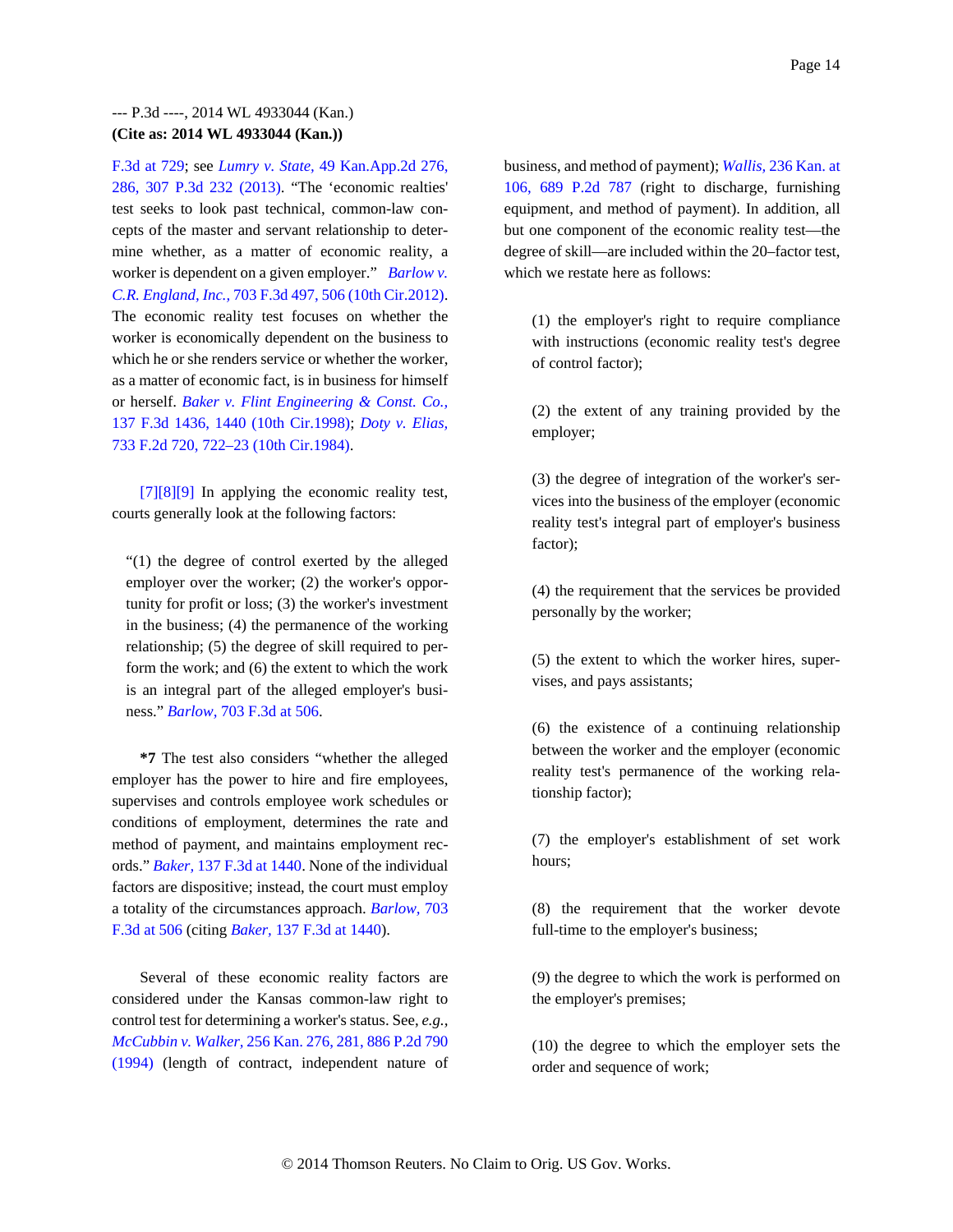(11) the requirement that the worker submit regular or written reports to the employer;

(12) the manner of payment to the worker, *e.g.,* by the hour, day, or job;

(13) the extent to which the employer pays the worker's business or travel expenses;

(14) the degree to which the employer furnishes tools, equipment, and material (economic reality test's investment in business factor);

(15) the incurrence of significant investment by the worker (economic reality test's investment in business factor);

(16) the ability of the worker to make a profit or suffer a loss (economic reality test's opportunity for profit or loss factor);

(17) whether the worker can work for more than one firm at a time;

(18) whether the worker makes his or her services available to the general public on a regular and consistent basis;

(19) whether the employer has the right to discharge the worker; and

(20) whether the worker has the right to terminate the relationship at any time without incurring liability.

**\*8** [10][11] The primary distinction between the right to control test and the economic reality test is that under the latter, the right to control is not considered the single most important factor in determining the worker's status. *Slayman v. FedEx Ground Package*  *System, Inc.,* No. 12–35525, 2014 WL 421422, at \*11 (9th Cir.2014); *Herr,* 75 F.3d at 1512. Given the KWPA's purpose and plain language, the regulations promulgated to govern the administration of the KWPA, and our long-standing adherence to the right to control test in determining employer/employee relationships, we discern that the 20–factor test as restated above is the tool to be used in Kansas to determine whether an employer/employee relationship exists under the KWPA. This test includes economic reality considerations, while maintaining the primary focus on an employer's right to control.

The District Court in this case primarily focused on the OA's statements of FedEx's right to control the drivers, opining that the actual control that FedEx exercised over the drivers was not the question. *In re FedEx,* 734 F.Supp.2d at 560. But we consider the manner in which FedEx implemented the OA to be a compelling factor in determining the substantive question of the company's right to control its drivers.

#### *Are Plaintiff Drivers Employees Under the KWPA?*

Although the Seventh Circuit expressed some uncertainty as to the underlying principle(s) that should guide the decision in a close case regarding the applicability of the KWPA, it actually asks this court to make that close-call decision based upon the undisputed facts presented to the district court. Before embarking upon an analysis of the 20 factors, we pause to take a historical look at how we have previously characterized the employment status of truck drivers under other circumstances and to take a look at how other jurisdictions have decided the status of FedEx drivers.

#### *Kansas Precedent Classifying Truck Drivers*

In most of the Kansas cases involving a worker who owned and operated a truck that was used extensively in a company's business, especially in workers compensation cases, the courts have classified the owner/operator truck driver as an employee rather than an independent contractor. See *Anderson v.*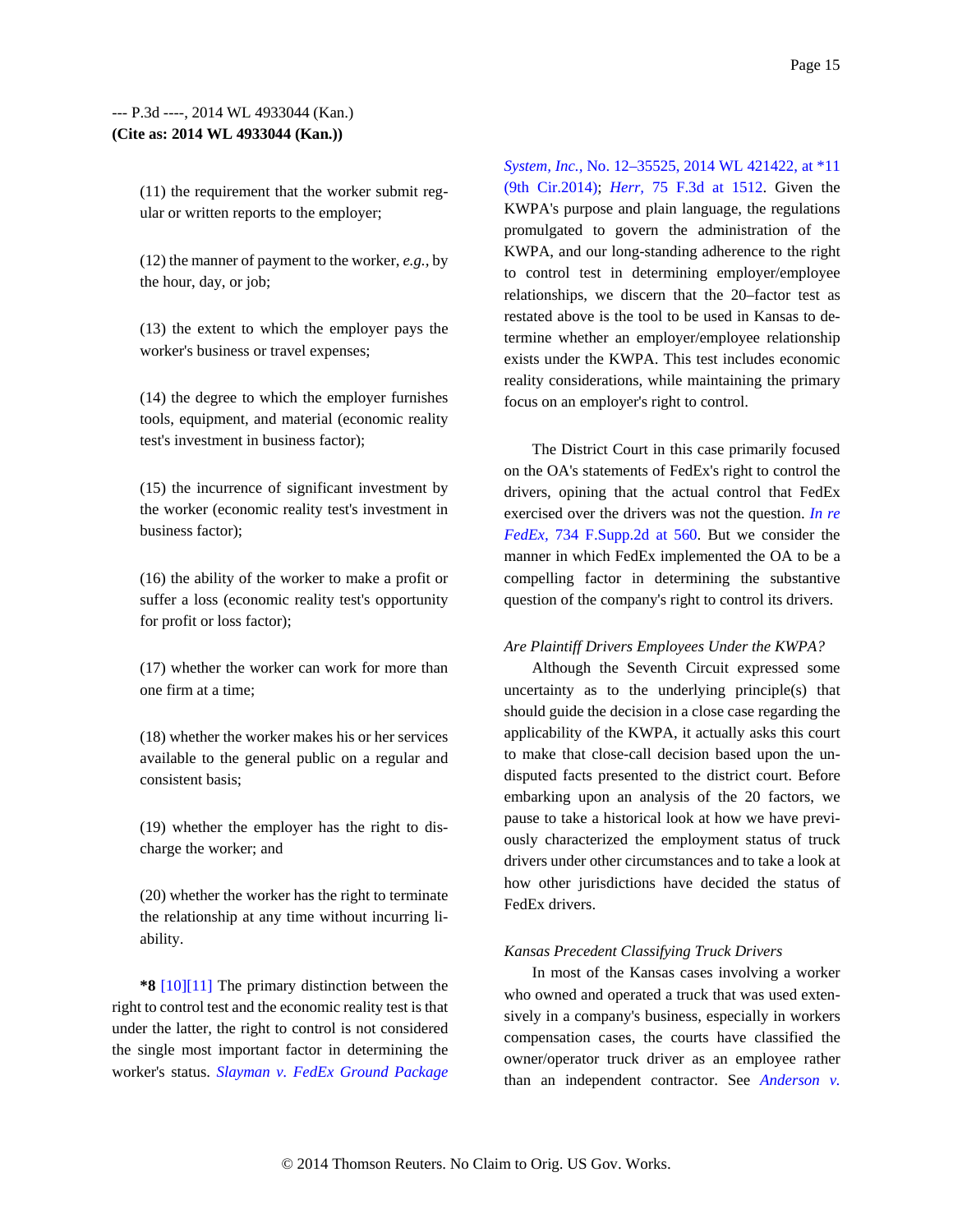*Kinsley Sand & Gravel, Inc.,* 221 Kan. 191, 198–99, 558 P.2d 146 (1976) (workers compensation case finding employer/employee relationship based on fact that driver's work was inherent part of employer's business, employer often selected route for driver to take, employer determined kind and quantity of material to be delivered as well as delivery destination); *Knoble,* 212 Kan. at 334–37, 510 P.2d 1274 (workers compensation case finding existence of employer/employee relationship because employer told driver what materials to deliver, employer told driver where and when to deliver materials, employer required driver to call in two times a day, employer placed restrictions on driver's use of truck, and employer furnished driver with company identification card); *Watson v. Dickey Clay Mfg. Co.,* 202 Kan. 366, 377, 450 P.2d 10 (1969) (workers compensation case finding employer/employee relationship because employer provided materials to be delivered, employer told driver when and where truck was to be loaded, employer required truck to be clean, employer instructed on where materials were to be delivered, employer instructed driver on time of destination, and employer required driver to unload materials in accordance with client's demands); *Wilbeck v. Grain Belt Transportation Co.,* 181 Kan. 512, 513, 313 P.2d 725 (1957) (workers compensation case finding employer/employee relationship where driver could refuse to take a load but could not pick or choose what loads to take, and where employer used check-out procedure before driver could leave); *Dobson v. Baxter Chat Co.,* 148 Kan. 750, 85 P.2d 1 (1938) (respondeat superior case finding employer/employee relationship where company had right to control manner in which work was done); *Shay v. Hill,* 133 Kan. 157, 160–64, 299 P. 263 (1931) (workers compensation case holding that delivery driver was employee where driver worked full time performing integral part of company's business, driver had no say over what hauls he picked up, and employer instructed driver on how to pick up haul); *Baker v. Petroleum Co.,* 111 Kan. 555, 560, 207 P. 789 (1922) (respondeat superior case holding that driver was employee where

company had "general charge of the truck and driver, was authorized to direct generally the character and kind of work to be done, and had full and complete control of the operations of the work it might direct to be done by the truck and driver").

**\*9** Nevertheless, we have precedent in respondeat superior cases holding that a delivery driver was an independent contractor, rather than an employee, based on the company's lack of control over the driver's performance. See *Christensen v. Builders Sand Co.,* 180 Kan. 761, 763–65, 308 P.2d 69 (1957) (drivers chose their own jobs and routes, drivers kept no regular hours, company exercised no control over how deliveries were to be conducted, and company and had no expectations of how many deliveries any particular driver would make); *Sims v. Dietrich,* 155 Kan. 310, 313, 124 P.2d 507 (1942) (driver performed work that was not an integral part of company's business, company only told driver where to deliver posts, and company provided no instruction on route to take or time of delivery); *Brownrigg v. Allvine Dairy Co.,* 137 Kan. 209, 210–12, 19 P.2d 474 (1933) (contracting dairy company sold milk to distributor for cash on daily basis and had no further say or control over what distributor did with milk). But it does not appear that applying the 20–factor test will create any inconsistencies with the manner in which this court has decided these cases in the past.

#### *Other Jurisdictions' Analyses of FedEx Drivers*

Other jurisdictions considering the status of FedEx drivers have reached different results. Two jurisdictions—the United States District Court for the Eastern District of Missouri and the California State Court of Appeals—determined that the FedEx drivers are employees. *Wells v. FedEx Ground Package System, Inc.,* 979 F.Supp.2d 1006, 1024 (E.D.Mo.2013); *Estrada v. FedEx Ground Package System, Inc.,* 154 Cal.App.4th 1, 9, 64 Cal.Rptr.3d 327 (2007). In both *Wells* and *Estrada,* FedEx drivers brought suit against FedEx claiming they were misclassified as independent contractors and seeking reimbursement for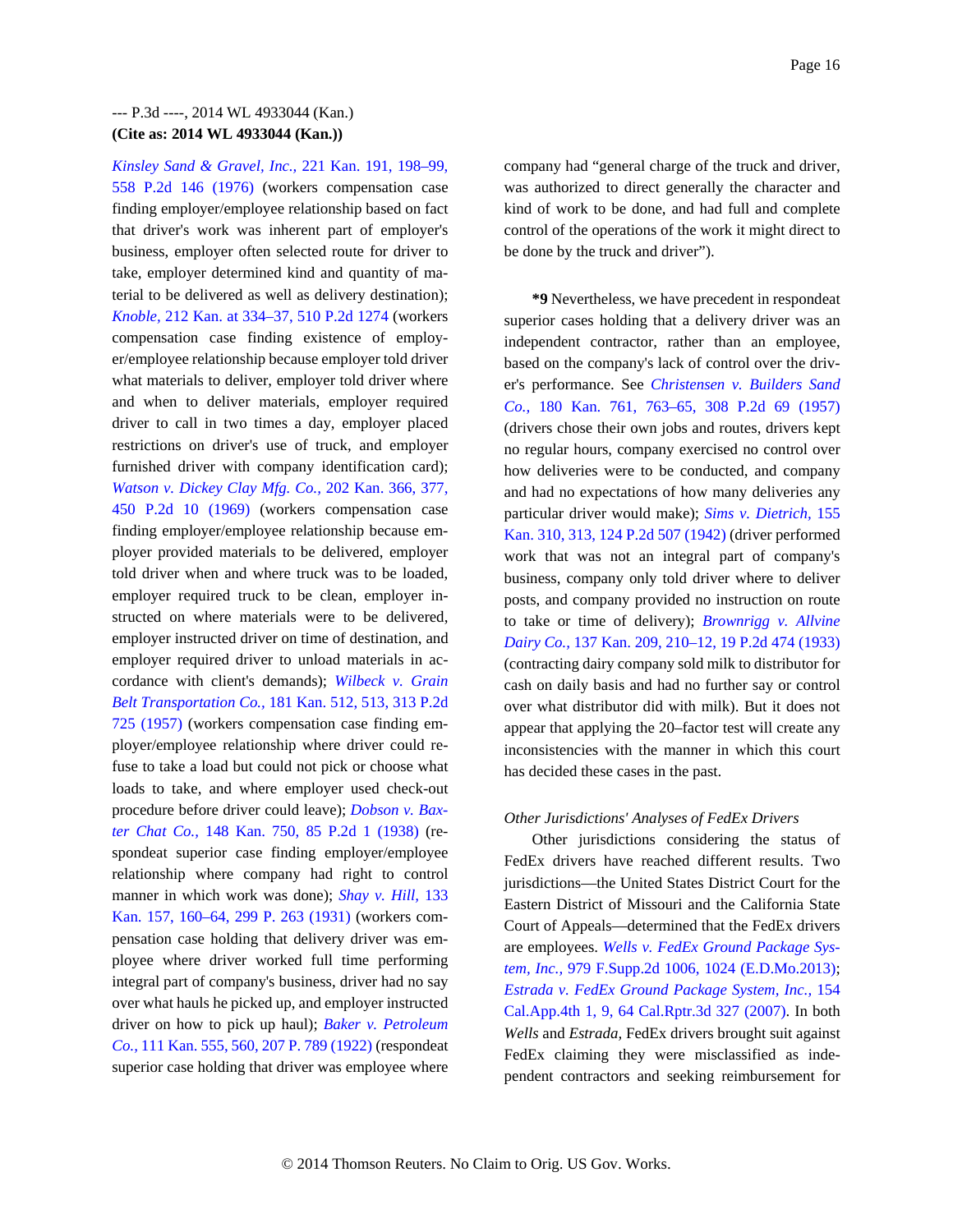business expenses and back pay for overtime.

Both *Wells* and *Estrada* applied common-law right to control tests. *Wells* declared Missouri's concept of the right to control to be " 'more intricate ... than most other states,' [citation omitted]," and listed the factors as:

"(1) the extent of control, (2) the actual exercise of control, (3) the duration of the employment, (4) the right to discharge, (5) the method of payment, (6) the degree to which the alleged employer furnished equipment, (7) the extent to which the work is the regular business of the employer, and (8) the employment contract." 979 F.Supp.2d at 1014.

*Estrada* noted that because the California Labor Code does not expressly define "employee," the common-law test of employment applies, the essence of which is the " 'control of details'—that is, whether the principal has the right to control the manner and means by which the worker accomplishes the work." 154 Cal.App.4th at 10, 64 Cal.Rptr.3d 327. But the court noted that there were

"a number of additional factors in the modern equation, including (1) whether the worker is engaged in a distinct occupation or business, (2) whether, considering the kind of occupation and locality, the work is usually done under the principal's direction or by a specialist without supervision, (3) the skill required, (4) whether the principal or worker supplies the instrumentalities, tools, and place of work, (5) the length of time for which the services are to be performed, (6) the method of payment, whether by time or by job, (7) whether the work is part of the principal's regular business, and (8) whether the parties believe they are creating an employer-employee relationship." 154 Cal.App.4th at 10, 64 Cal.Rptr.3d 327.

**\*10** In *Wells,* the court found that FedEx had the

right to control and did control the means and manner of the drivers' work to such an extent that the drivers were employees and not independent contractors. 979 F.Supp.2d at 1024. The court found the following facts supported a finding of right to control: FedEx's requirements with regard to vehicles, uniforms, and personal appearance; FedEx's right to determine the drivers' "Primary Service Areas"; FedEx's right to determine the services drivers must provide to FedEx customers; FedEx's right to determine the prices charged for the services; FedEx's right to determine the customer service standards that drivers must meet; FedEx's right to determine some time parameters for providing services to customers; FedEx's right to determine the days drivers must deliver packages; FedEx's right to require drivers to deliver all packages assigned to them that day on a 9– to 11–hour work day; and FedEx's right to conduct customer service rides to verify that the drivers were meeting standards of customer service required in the OA. 979 F.Supp.2d at 1024–25.

In addition to the right to control and actual control factors, the *Wells* court also found the remaining six factors weighed in favor of employee status. With regard to "duration of employment," the court found that drivers had long-term relationships with FedEx, indicating that drivers were not hired by the job. 979 F.Supp.2d at 1025. Next, the court determined that the drivers could "effectively be terminated at will given that the OA provides for nonrenewal without cause." 979 F.Supp.2d at 1025. The court determined the method of payment favored employee status because drivers were paid weekly, based on nonnegotiable factors. 979 F.Supp.2d at 1025. The court acknowledged that drivers had to pay for their own equipment but found this factor still weighed in favor of employee status because FedEx "was intricately involved in the purchasing process, providing options for leasing and/or financing." 979 F.Supp.2d at 1025. The court found that the drivers' work was the essence of FedEx's business and that even though the OA evidenced an intent for drivers to be considered inde-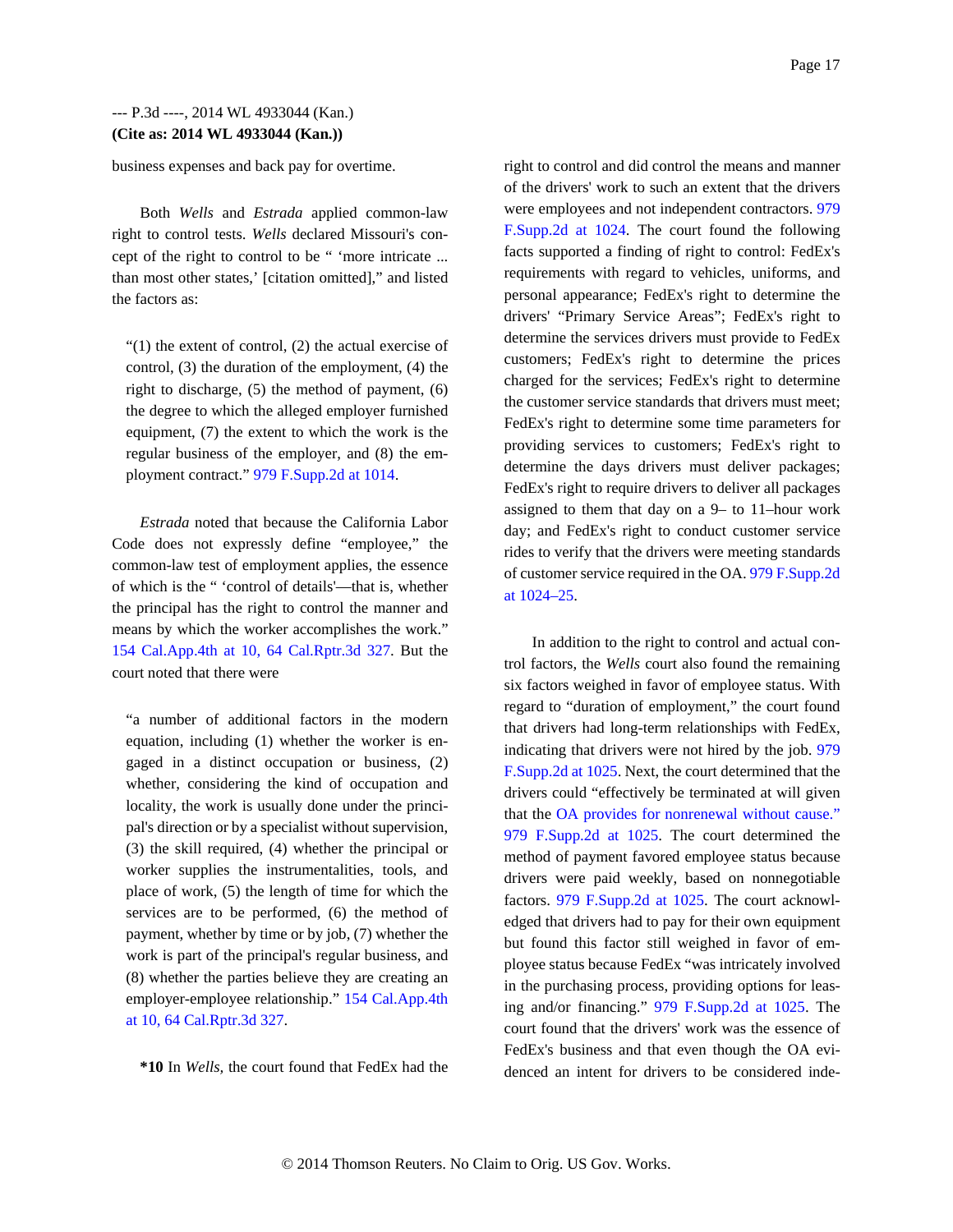pendent contractors, the contractual designation was not conclusive where the evidence overcame such a designation. 979 F.Supp.2d at 1021–22, 1025. Lastly, the court acknowledged that while drivers could "sell" their routes to approved drivers, they did not "own" the routes because customer accounts were based on contracts between FedEx and its customers. FedEx exercised complete control over any ability to solicit additional customers, and FedEx had control to unilaterally change the size and configuration of a driver's route at any time without the driver's approval. 979 F.Supp.2d at 1025.

In *Estrada,* the court rejected FedEx's argument that the OA language giving drivers the sole authority to determine the "manner and means" of performing their job indicated that FedEx did not have the right to control, finding that "the evidence shows unequivocally that FedEx's conduct spoke louder than its words." 154 Cal.App.4th at 11, 64 Cal.Rptr.3d 327. Similarly, the court rejected FedEx's argument that it could not terminate drivers at will. "Although the Operating Agreement provides for termination with cause, it also provides for nonrenewal without any cause at all—and substantial evidence established that FedEx discharges drivers at will." 154 Cal.App.4th at 11, 64 Cal.Rptr.3d 327. Lastly, the court found that substantial competent evidence supported the trial court's findings with regard to FedEx's right to control the drivers. Specifically, the court determined the following facts established that drivers were employees based on FedEx's right to control:

**\*11** "The drivers must wear uniforms and use specific scanners and forms, all obtained from FedEx and marked with FedEx's logo. The larger items—trucks and scanners—are obtained from FedEx-approved providers, usually financed through FedEx, and repaid through deductions from the drivers' weekly checks. Many standard employee benefits are provided, and the drivers work full time, with regular schedules and regular routes. The terminal managers are the drivers' immediate

supervisors and can unilaterally reconfigure the drivers' routes without regard to the drivers' resulting loss of income. The customers are FedEx's customers, not the drivers' customers. FedEx has discretion to reject a driver's helper, temporary replacement, or proposed assignee." 154 Cal.App.4th at 12, 64 Cal.Rptr.3d 327.

The court also determined the following driver characteristics indicated an employer/employee relationship: drivers were not required to possess any special skills, they were required to report to FedEx terminals at certain times for sorting and packing and could not leave the terminal until the process was complete, they did not engage in a separate profession, they had to work exclusively for FedEx, they had limited opportunity for profit that could be lost at the discretion of FedEx managers through "flexing" and withholding approval for additional drivers, and most drivers had worked for FedEx for a long time. 154 Cal.App.4th at 12, 64 Cal.Rptr.3d 327. In sum, the court found the drivers "look like FedEx employees, act like FedEx employees, are paid like FedEx employees, and receive many employee benefits.... [I]f it looks like a duck, walks like a duck, swims like a duck, and quacks like a duck, it is a duck." 154 Cal.App.4th at 9, 64 Cal.Rptr.3d 327.

On the flip side of the coin, two jurisdictions have determined that FedEx drivers are independent contractors, albeit one of those determinations was reversed on appeal. In *FedEx Home Delivery v. N.L.R.B.,* 563 F.3d 492 (D.C.Cir.2009), FedEx appealed the National Labor Relations Board's (NLRB) determination that FedEx committed an unfair labor practice in violation of the National Labor Relations Act (NLRA) by refusing to recognize a union organized by drivers. The appeals court held that the NLRA was not applicable because FedEx drivers were independent contractors pursuant to a common-law test of agency. 563 F.3d at 504.

The *FedEx Home Delivery* court opined that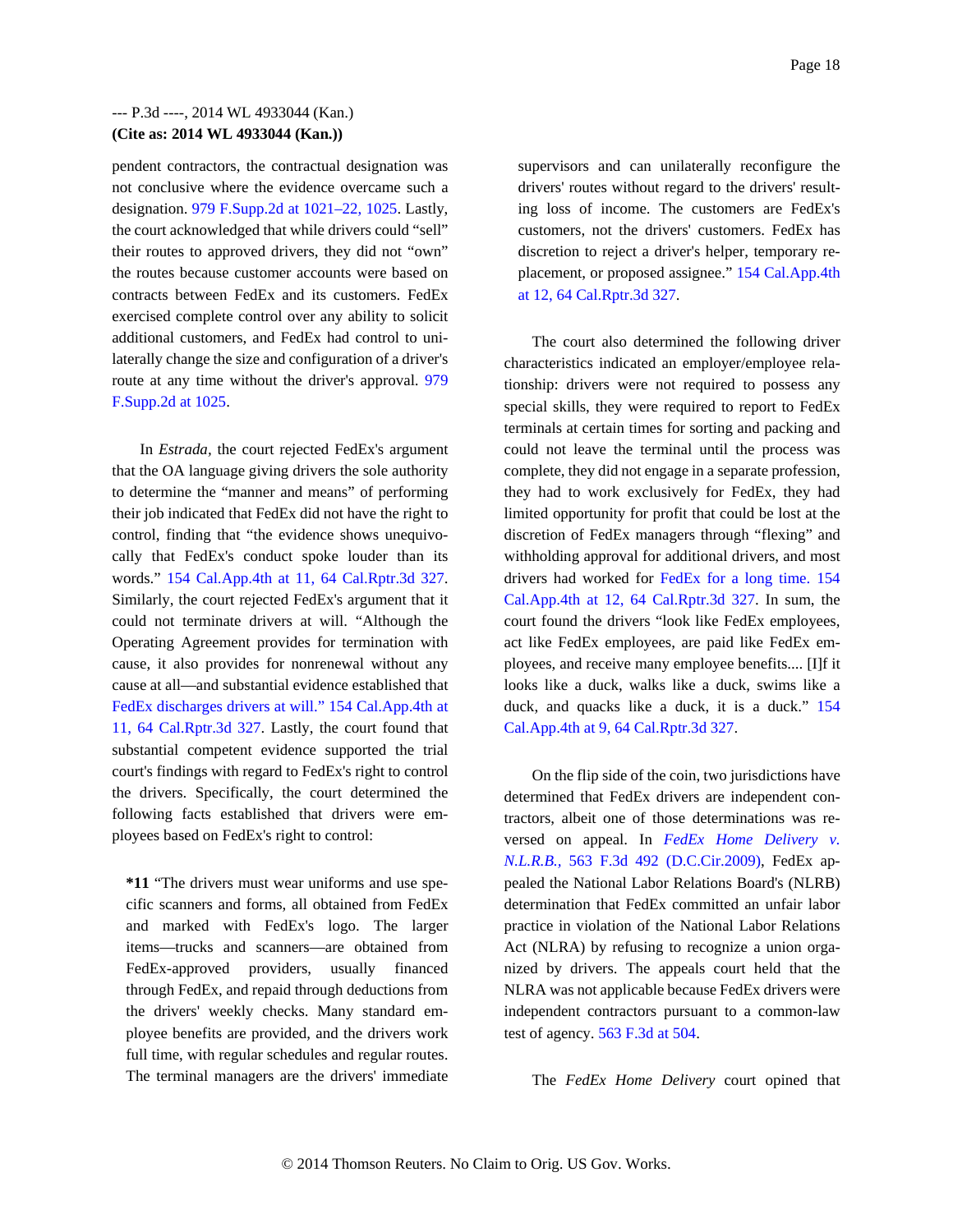when factors cut both ways, the governing principle was whether the position presented opportunities and risks inherent in entrepreneurialism. 563 F.3d at 497. The court concluded that the following indicia of entrepreneurial opportunity indicated that the drivers were independent contractors: driver's ability to operate multiple routes, driver's right to hire additional driver and helpers and sell routes *without permission,* and the parties' intent as expressed in the contract. 563 F.3d at 498–99. In addition to the factual disparity regarding the need for permission to sell a route, *FedEx Home Delivery* found significance with other facts not present here, *e.g.,* some drivers used their FedEx vehicle for other purposes, including a home delivery service, and one driver was able to negotiate for higher fees. 563 F.3d at 498–99. The court discounted FedEx's requirements with regard to uniform, personal appearance, and customer service rides, finding that those factors did not indicate control over drivers but rather they were designed to appease customer safety concerns and ensure that "once a driver wears FedEx's logo, FedEx has an interest in making sure her conduct reflects favorably on that logo." 563 F.3d at 501.

**\*12** In *Anfinson v. FedEx Ground,* 174 Wash.2d 851, 281 P.3d 289 (2012), FedEx drivers brought suit under state law claiming a right to overtime pay. The trial court held that the drivers were independent contractors under a right to control test. The Washington Court of Appeals rejected the trial court's use of the right to control test in favor of an "economic dependence" test, whereby the court determines, as a matter of economic reality, whether the alleged employee is dependent upon the business to which he or she renders service. 174 Wash.2d at 866–71, 281 P.3d 289. The Washington Supreme Court agreed, reversing and remanding the matter for retrial utilizing the correct test. 174 Wash.2d at 867, 281 P.3d 289. It would seem that one would be hard pressed to say that the FedEx delivery drivers were not, as a matter of economic reality, dependent upon FedEx's delivery business.

Given that *Wells* and *Estrada* utilized a version of the right to control test, they are most persuasive for our purposes. Our 250% expansion of the number of enumerated factors considered in testing for the employer/employee relationship does not lead us to a different result. To the contrary, the expanded analysis serves to corroborate and reinforce the California trial court's observation that FedEx's OA is a " 'brilliantly drafted contract creating the constraints of an employment relationship with [the drivers] in the guise of an independent contractor model'—because FedEx 'not only has the right to control, but has close to absolute actual control over [the drivers] based upon interpretation and obfuscation.' " *Estrada,* 154 Cal.App.4th at 9, 64 Cal.Rptr.3d 327.

We pause to briefly note that, while this opinion was being finalized, the Ninth Circuit Court of Appeals issued opinions on cases arising out of class actions from California and Oregon dealing with the same subject matter as our certified questions. See *Alexander v. FedEx Ground Packages System, Inc.,* Nos. 12–17458 and 12–17509, 2014 WL 4211107 (9th Cir.2014) (California) and *Slayman,* 765 F.3d 1033, 2014 WL 4211422 (Oregon). Focusing on the extent to which FedEx exercised its right to control the drivers, the Ninth Circuit held that, as a matter of law, the FedEx drivers were employees, not independent contractors. *Alexander,* 2014 WL 4211107, at \*6–11, 14; *Slayman,* 765 F.3d 1033, 2014 WL 4211422, at \*5–11. Those recent decisions do not alter our answers to the certified questions presented to us from the Seventh Circuit.

## *20–Factor Test Indicates Employer/Employee Relationship*

[12] Next, we proceed to consider each of the individual factors, keeping in mind that the goal is not to simply compare the number of factors favoring one result against the number of factors favoring the other result. To the contrary, we are tasked with viewing the factors as a whole. But where *FedEx Home Delivery*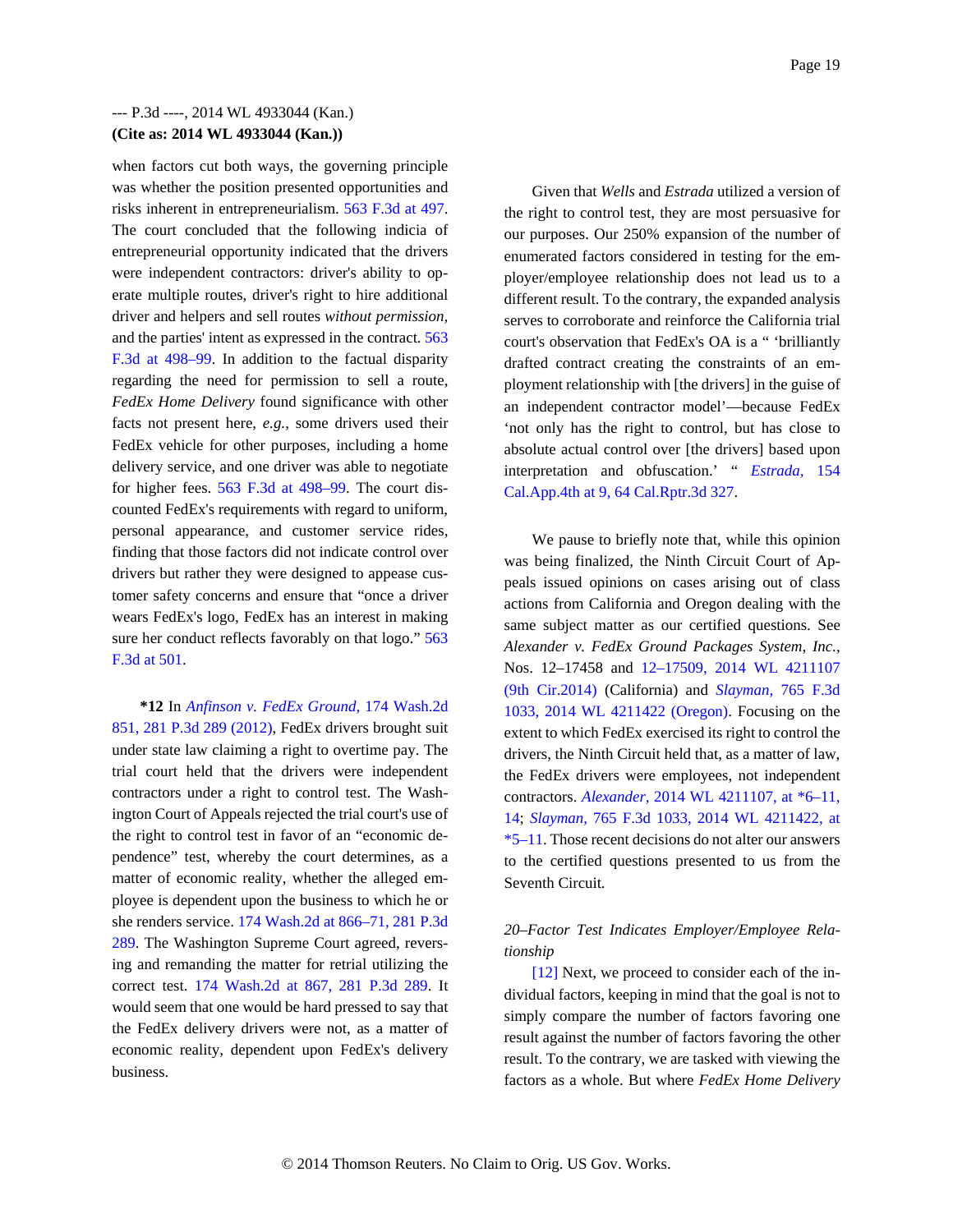emphasized entrepreneurialism when considering factors cutting both ways, we place the particular emphasis on the company's right to control the worker to tip the scales.

**\*13** The Seventh Circuit indicated that it was looking for overarching principles to guide the weighing process. If there are such principles, one would be that the KWPA is broadly construed to effect its purpose of protecting workers against the overreaching of employers, such as artificially designating an employee as an independent contractor to permit the withholding of wages for business expenses. On the other hand, the KWPA should not be construed in such a manner that it prevents a worker from having the opportunity to enter into a mutually advantageous business arrangement that provides the worker with a legitimate opportunity to generate a profit over and above what a pure wage earner could expect to earn. But perhaps the most fundamental principle is that form should not be elevated over substance, *e.g.,* if a worker is hired like an employee, dressed like an employee, supervised like an employee, compensated like an employee, and terminated like an employee, words in an operating agreement cannot transform that worker's status into that of an independent contractor. With those principles in mind, we proceed to the factors.

## 1. *FedEx's Right to Require Compliance with Its Instructions*

[13] FedEx does not refute that it requires all newly hired drivers to execute a standard agreement, *i.e.,* the OA. See *In re FedEx Ground Package System, Inc.,* 734 F.Supp.2d 557, 560 (N.D.Ind.2010). Likewise, it is undisputed that a driver's failure to comply with the instructions in the OA is a ground for termination. Accordingly, FedEx can require compliance with its instructions by threatening termination.

But FedEx argues that the provisions of the OA specifically refute that it has the right to require the drivers to comply with its instructions, pointing to certain OA declarations, including that the driver's services are provided " 'strictly as an independent contractor, and not as an employee' " for any purpose; that the agreement sets forth the parties' " 'mutual business objectives' "; that the multiple contractual requirements placed upon the driver are merely intended to achieve FedEx's desired results; that " 'the manner and means of reaching these results are within the discretion of the [driver]' "; and that " 'no officer or employee of [FedEx] shall have the authority to impose any term or condition ... contrary to this understanding.' " 734 F.Supp.2d at 560.

However, as the California court found in *Estrada,* "FedEx's conduct spoke louder than its words." 154 Cal.App.4th at 11, 64 Cal.Rptr.3d 327. Moreover, a closer look at the OA's requirements for drivers negates the notion that the drivers have any room for discretion in the manner and means of performing their jobs. Those requirements direct such things as the delivery days and times; delivery methods; reporting requirements; vehicle identification, specifications, and maintenance; and driver appearance. As noted in *Estrada,* FedEx endeavors to control "every exquisite detail of the drivers' performance, including the color of their socks and the style of their hair." 154 Cal.App.4th at 11–12, 64 Cal.Rptr.3d 327.

**\*14** We first note that there is no indication that any particular "driver" can exercise his or her independence by modifying the OA to the driver's advantage. In other words, the document more closely resembles a unilaterally proffered, take-it-or-leave-it employment contract. Moreover, in conjunction with having to sign the standard OA, prospective drivers must pass background checks and then undergo training. In addition, the OA is not the sole source defining a driver's relationship with the company; there are manuals, handbooks, memoranda, training videos, and other means of communication that direct the manner and means of delivering packages. In short, the procedure by which a driver becomes qualified to deliver packages for FedEx more closely re-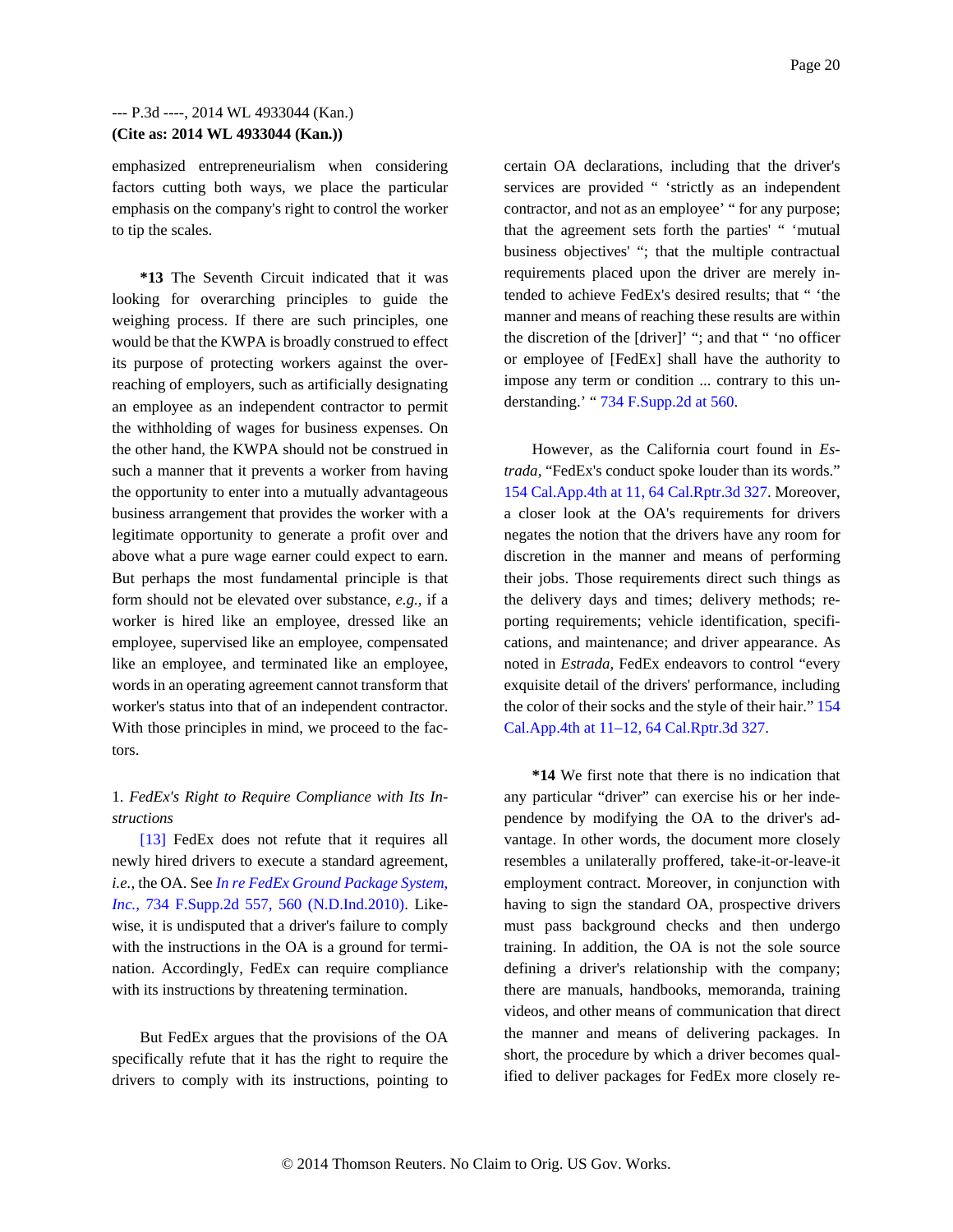sembles the process by which employees are hired than the process by which independent contractor agreements are negotiated.

With respect to the driver's appearance, the OA requires them to wear a FedEx uniform that is maintained in good condition and requires them to maintain a personal appearance that is " 'consistent with reasonable standards of good order as maintained by competitors and promulgated from time to time by [FedEx].' " *In re FedEx,* 734 F.Supp.2d at 564. The notion that such requirements are merely unenforceable suggestions is negated by the fact that FedEx reserves the right to refuse to allow a driver to perform his or her deliveries if the driver is not properly dressed or groomed. 734 F.Supp.2d at 565.

FedEx counters that its appearance standards do not connote the exertion of control over its drivers; rather, those standards are designed and intended to assure its customers that they may feel safe in opening their homes and businesses to drivers displaying the FedEx brand. Of course, the irony of that argument is that FedEx's customers would not feel safe in the presence of the FedEx logo if they did not believe that FedEx's branding of its drivers meant that the company had taken responsibility to conform the drivers' actions to replicate the integrity of the company. Certainly, holding out its drivers to the public as being personal representatives of the FedEx company is inconsistent with the argument that the drivers are merely independent contractors who happen to be doing business with FedEx.

FedEx also requires that drivers comply with strict vehicle appearance, specification, and maintenance requirements. For example, each vehicle must be painted " FedEx White" and bear FedEx logos and advertising. 734 F.Supp.2d at 565. The trucks must be maintained in a clean and presentable fashion free of body damage and extraneous markings. FedEx reserves the right to inspect trucks to ensure they comply with FedEx appearance standards. The vehicles must meet FedEx's minimum specifications for height, width, length, bumper height, interior shelving requirements, and, in some cases, age restrictions. FedEx decides what size and configuration of truck is appropriate for a particular route. FedEx managers may remove a vehicle from service if it does not meet appearance standards or a driver fails to timely submit maintenance reports. 734 F.Supp.2d at 565–66. And, again, the failure to comply with the vehicle appearance standards constitutes a breach of the OA, which can result in termination.

**\*15** The *Wells* court opined that "[t]he right to determine and enforce driver and vehicle appearance and vehicle suitability standards also favors employee status." 979 F.Supp.2d at 1019; accord *In re Corporate Express Delivery Systems and Teamsters Local 886,* 332 NLRB 1522, 1523 (2000) (finding truck owner/operators were employees for purposes of National Labor Relations Act because, *inter alia,* they were required to display company's logo on their vehicles.); *cf. C.C. Eastern, Inc. v. N.L.R.B.,* 60 F.3d 855, 858 (D.C.Cir.1995) (finding that owner/operators were not employees for purpose of National Labor Relations Act because, *inter alia,* company did not require tractors to be of any specific type, size, or color).

FedEx argues that vehicle appearance standards merely relate to the results for which the company is contracting. For support, FedEx points to *Martin v. Wichita Cab Co.,* 161 Kan. 510, 517, 170 P.2d 147 (1946), which it argues stands for the proposition that a company may require a worker to utilize its brand without creating an employer/employee relationship. But the factual distinctions in that case render it unpersuasive here. *Martin* involved a company's liability for federal withholding taxes on fares collected by cabdrivers. The company owned multiple cabs that were painted black and white and bore the company's logo. Drivers paid a daily rental for the cabs and did not wear a uniform. The cabdrivers were not paid by the company; they kept their own fares. The company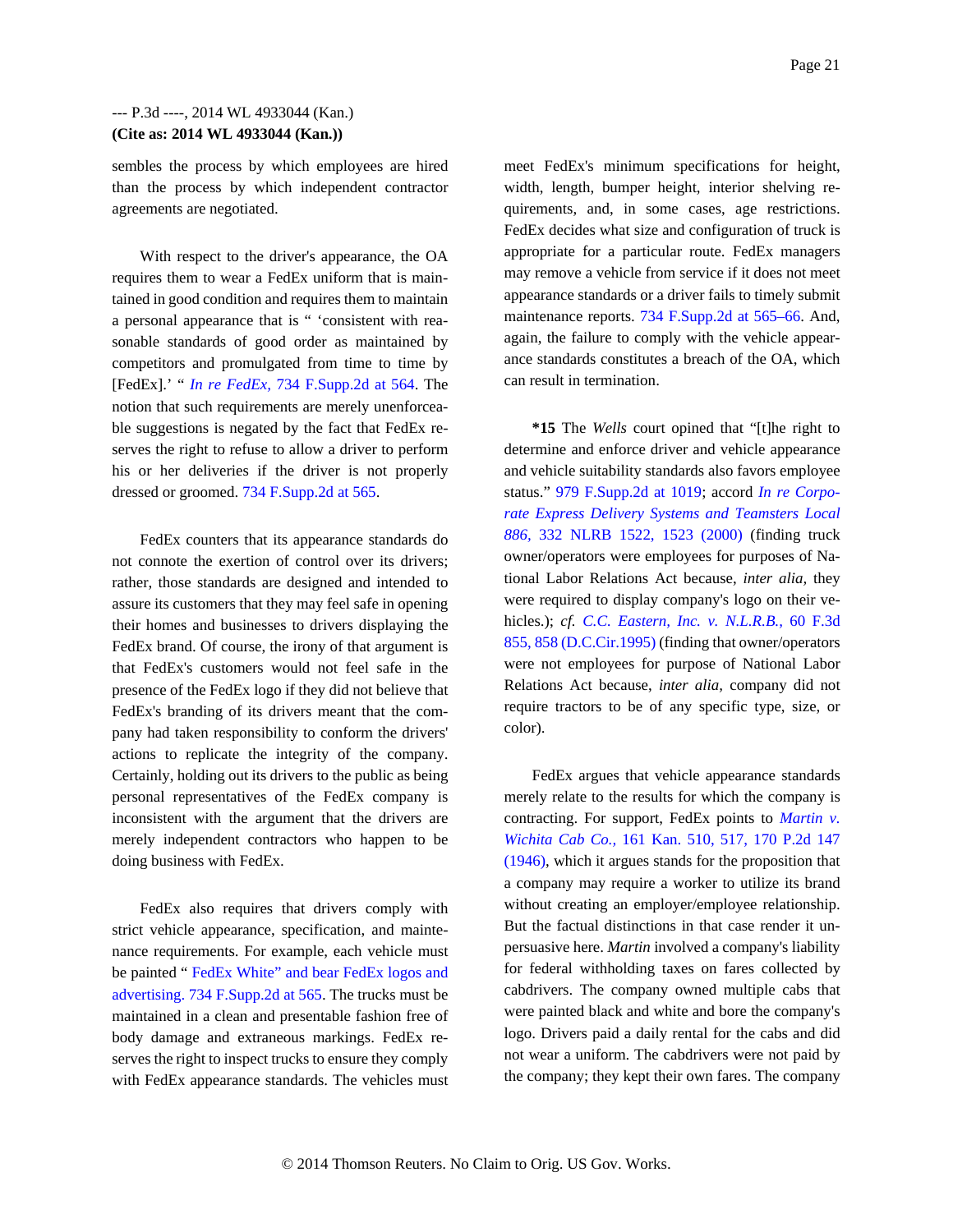had no control over what area a driver worked or how many fares the driver collected. The holding most germane for our purposes is found in the following statement:

"In our opinion the fact that the company put conditions on the use of its cars and service was just as consistent with a contract of bailment as with a master and servant relationship. There is no evidence that the company directed the drivers in the performance of their work." 161 Kan. at 518.

Here, there is plenty of evidence that FedEx directed the drivers in the performance of their work.

Similarly, FedEx's citation to *Brownrigg v. Allvine Dairy Co.,* 137 Kan. 209, 19 P.2d 474 (1933), is unavailing. In *Brownrigg,* milk distributors were permitted, but not required, to paint the dairy company's name on their delivery trucks. But the determination that the distributors were not employees for respondeat superior purposes hinged on the fact that the dairy company maintained no control over the distributors, *e.g.,* the company did not direct the distributors where to deliver milk or assign them fixed routes or districts. 137 Kan. at 210–12, 19 P.2d 474. The facts here are pointedly different; FedEx does assign routes and tell the drivers where to deliver the packages.

The OA provides strict requirements with regard to the handling and delivery of packages. Drivers are required to "[h]andle, load, unload and transport packages using methods that are designed to avoid theft, loss and damage." *In re FedEx,* 734 F.Supp.2d at 561. In addition, the OA provides that drivers agree to "[c]ooperate with [FedEx's] employees, customers and other contractors, to achieve the goal of efficient pick-up, delivery, handling, loading and unloading of packages and equipment, and provide such electronic and/or manual data pertaining to package handling as is reasonably necessary to achieve this goal." 734 F.Supp.2d at 561. FedEx also requires drivers to record information on all package deliveries. 734 F.Supp.2d at 568 ("FedEx drivers must record information about all package deliveries."). Again, violation of the OA is a ground for termination; therefore, FedEx retains the right to ensure compliance with these requirements.

**\*16** FedEx also utilizes multiple oversight methods with regard to the OA's handling and delivery requirements. In other words, the company supervises the drivers to assure that the designated manner and means of delivering packages are being followed. Specifically, FedEx managers are to conduct daily van service audits of every driver to ensure compliance with FedEx's procedures for undelivered packages. Failure to follow FedEx's procedures for proper release of packages may constitute a breach of the OA and serve as a ground for termination. 734 F.Supp.2d at 561, 571 (OA requires drivers to handle packages using methods that are designed to avoid theft, loss, and damage). FedEx also hires experts to perform random security reviews in order to ensure that drivers are securing their vehicles properly when delivering packages. Failure to properly secure a vehicle is also considered a violation of the OA. 734 F.Supp.2d at 571.

Further, FedEx requires at least two, but not more than four, customer service rides (CSR) each year. The CSRs provide FedEx managers with the opportunity to see if drivers are complying with FedEx's customer service standards and ensure that drivers are operating their vehicles safely. FedEx managers are trained to observe certain things during a CSR, such as the driver's check-in and check-out procedures; how the driver operates, parks, and enters and exits his or her vehicle; the driver's delivery and pickup methods; and whether the driver experiences any delay time in performing his or her work. In addition, the FedEx manager is supposed to make multiple specific written observations regarding the driver's performance in the areas of package quality at delivery, quality assurance,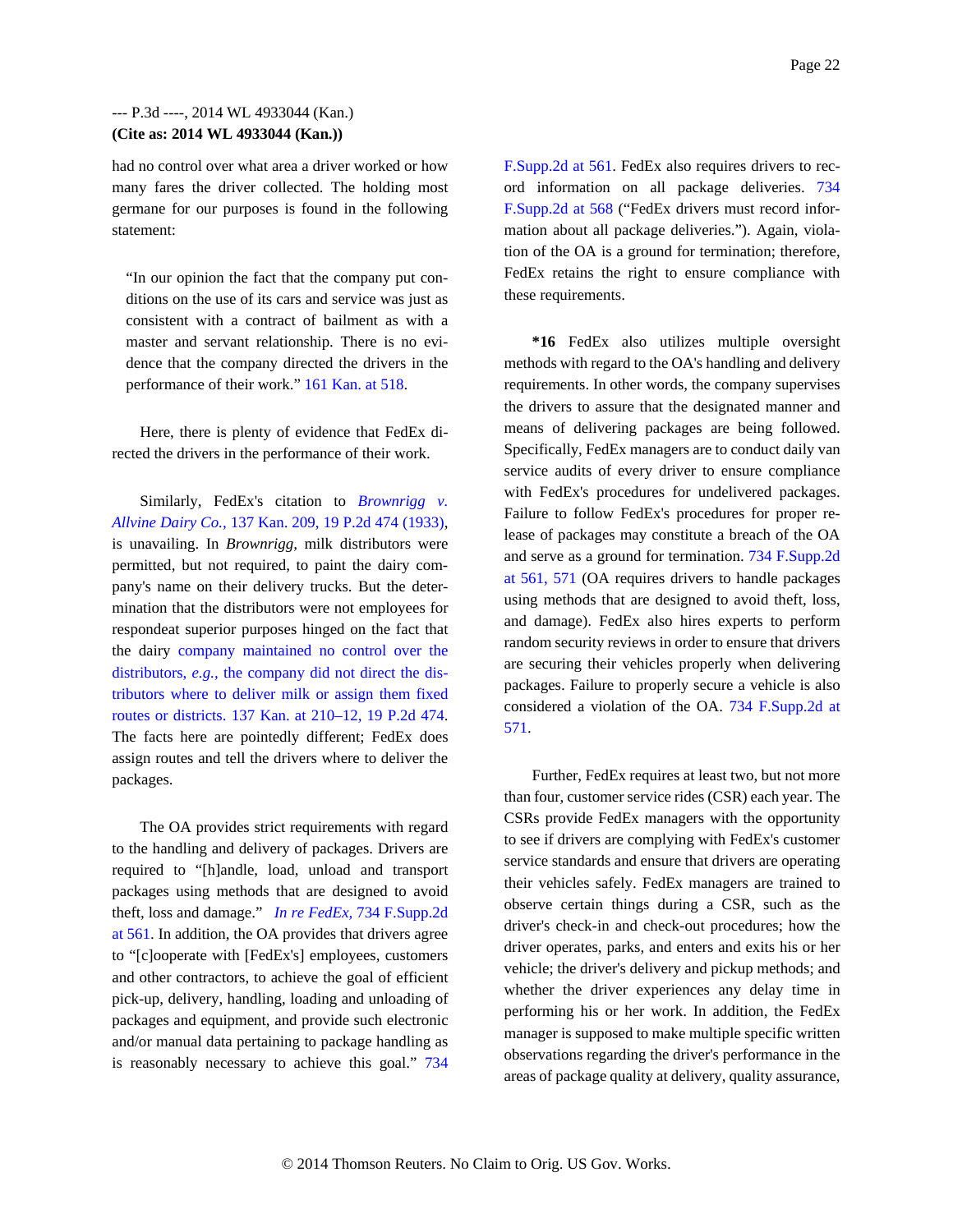driver release, professional appearance, customer courtesy, and service. 734 F.Supp.2d at 572–73. During some of the CSRs, a FedEx manager analyzes the driver's primary service area by documenting such things as the time the driver arrives and departs from each stop, the number of minutes at each stop, the number of minutes between stops, the last three digits of the driver's odometer reading at each stop, and the approximate distance a driver must walk to pick up or deliver a package. 734 F.Supp.2d at 573.

FedEx managers are expected to conduct at least two "business discussions" with drivers each year. 734 F.Supp.2d at 570. The business discussions are considered procedures and not mandatory policies. The business discussions are designed to allow FedEx managers to provide recommendations and counseling to drivers in performing their contracted work. A FedEx manager may request a business discussion for multiple reasons, including problems with the driver's performance related to undelivered packages, missed pickups, and improper documentation. Although FedEx may not force a driver to participate in a business discussion, failure to participate may reflect poorly on the driver's opportunity to renew his or her OA. Moreover, documentation from business discussions can be used to support contract termination. 734 F.Supp.2d at 571.

**\*17** Further, FedEx managers are encouraged to conduct a "business plan" discussion with drivers each year. 734 F.Supp.2d at 573. During the documented discussion, FedEx managers go over problem areas, agreed-upon solutions, delivery areas, and driver expectations. A business plan discussion form provides spaces for the manager to document the following information: the driver's total number of stops, packages, miles, and DOT hours of work; anticipated changes in the driver's primary service area; the condition and appearance of the driver's equipment; any deficiencies and expected correction dates; the number and types of complaints the driver has received in the last 12 months; the driver's contingency plan in the event of a vehicle breakdown; and any comments or questions the driver may have. 734 F.Supp.2d at 573.

FedEx maintains that the audits, CSRs, and business discussions result in recommendations, not mandatory requirements that drivers must follow. Nevertheless, FedEx acknowledges that the audits, CSRs, and discussions are at times used to instruct drivers that have violated the OA by failing to deliver packages, improperly scanning or recording packages, missing set times for the pickup of packages, having customer complaints, or other "service failures." 734 F.Supp.2d at 573. Given that the oversight procedures can eventually lead to a driver's termination, the "advisory" nature of the procedures appears to be suspect, at best. But more importantly, one would expect to find such close supervision of the means and manner by which the driver effects deliveries in an employer/employee relationship. If there is an independent contract to deliver a package to a specific location in a timely manner, the place that the independent contractor parks or the number of steps the contractor must walk to fulfill the contract should not be a concern for the company, so long as the package is delivered when and where the customer expected.

In that vein, FedEx fashions an argument that characterizes the control it exercises over the drivers as affecting the results of the work to be completed rather than the means and methods the driver must employ to reach those results. Of course, FedEx must utilize that characterization to comport with our caselaw.

In *Falls v. Scott,* 249 Kan. 54, 64, 815 P.2d 1104 (1991), we defined an independent contractor as one who, in exercising an "*independent employment,* contracts to do certain work *according to his* [or her] *own methods,* without being subject to the control of his [or her] employer, *except as to the results or product of his* [or her] *work.*" (Emphasis added.) In contrast, in an employer/employee relationship, the employer has the right to direct the manner in which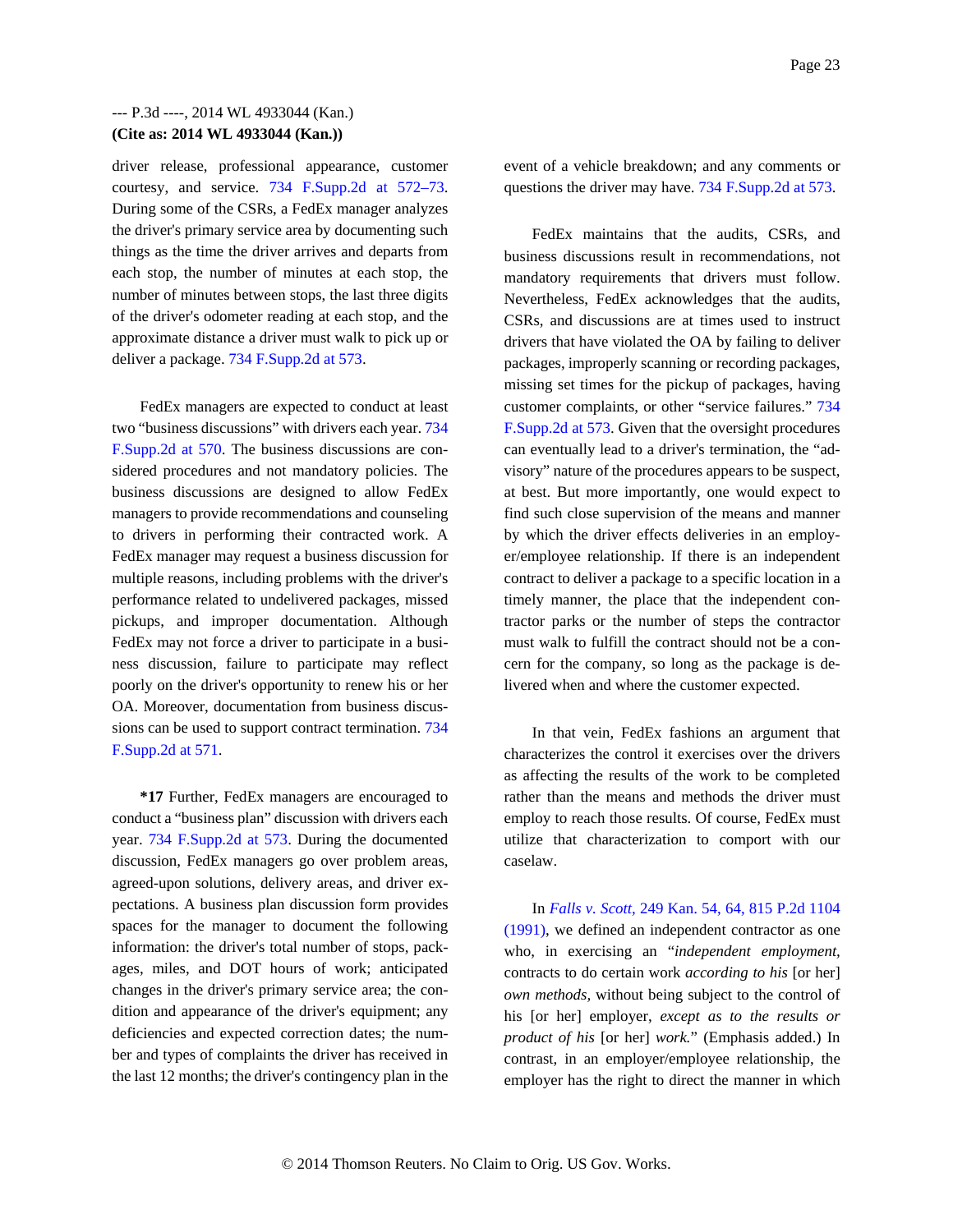the work is to be performed, in addition to the result to be accomplished. 249 Kan. at 64, 815 P.2d 1104. Some 60 years earlier, in *Shay v. Hill,* 133 Kan. 157, 159, 299 P. 263 (1931), we obtained a definition of an independent contractor from the American Law Institute Restatement on Agency:

**\*18** " 'Sec. 6. An independent contractor is a person who undertakes to execute certain work or to accomplish a stipulated result for another, under such circumstances that the right of control of the doing of the work, and of the forces and agencies employed in doing it, is in the contractor.

" 'Comment: (a) The characteristics of the independent contractor are that he is a person (usually carrying on a distinct occupation) who for a stipulated compensation (usually a lump sum) undertakes to do a piece of work (usually of some magnitude) by his own forces and instrumentalities (usually supplying labor and materials), being responsible to his employer for the stipulated results, but (essential characteristic) being left in control of the operation of the forces and instrumentalities by which the stipulated result is to be accomplished.' [American Law Institute, Agency: Restatement No. 1 § 6 (Tentative Draft 1926) ]."

FedEx would have us blur the distinction between what work is to be done and how the work is to be done. There is some precedent for such obfuscation. In *Lorenz Schneider Co., Inc. v. N.L.R.B.,* 517 F.2d 445, 451 (2d Cir.1975), the court found difficulty in making the distinction between controlling the means and controlling the result:

"Yet the test as thus stated is almost impossible to apply, since the 'result' is a function of the 'manner and means.' ... All that can be meaningfully said is that *the more detailed the supervision and the stricter the enforcement standards,* the greater the likelihood of an employer-employee relationship,

and conversely." (Emphasis added.)

FedEx provides package pickup and delivery services to residential and business clients. We do not discern a great deal of difficulty in distinguishing between the results to be accomplished in that business and the manner and means by which those results are accomplished. For instance, requiring a driver to wear clothes of a certain type or to exit the delivery vehicle in a certain manner is clearly exercising control over the manner and means by which packages are picked up or delivered. But even if we apply the *Lorenz* standard above, the extensive detail of FedEx's supervision of its drivers and the strict enforcement of the OA requirements under penalty of termination point to an employer/employee relationship. *Cf. North American Van Lines, Inc. v. N.L.R.B.,* 869 F.2d 596, 599 (D.C.Cir.1989) (global oversight is compatible with independent contractor relationship, whereas control over details of a performance is indicative of employer/employee relationship).

#### 2. *The Extent of Training Provided by FedEx*

[14] Whether FedEx trains its drivers is a factor because ordinarily one does not hire an independent contractor that requires training. *Cf. Wallis v. Secretary of Kans. Dept. of Human Resources,* 236 Kan. 97, 106–07, 689 P.2d 787 (1984) (finding that vacuum cleaner dealers were employees based, in part, on fact that distributor maintained direction and control with respect to dealers' training). The undisputed facts in this case do not clearly favor either status.

**\*19** FedEx requires all new drivers to undergo an orientation program during their first 30 days to familiarize them with various service quality procedures. *In re FedEx,* 734 F.Supp.2d at 564. As of 2005, new FedEx drivers with 6 months' verified experience as a commercial motor vehicle operator within the previous 5 years are not required to participate in a FedEx program entitled "Quality P & D Learning" (QPDL). 734 F.Supp.2d at 563. QDPL is a multiday course consisting of classroom and on-the-road in-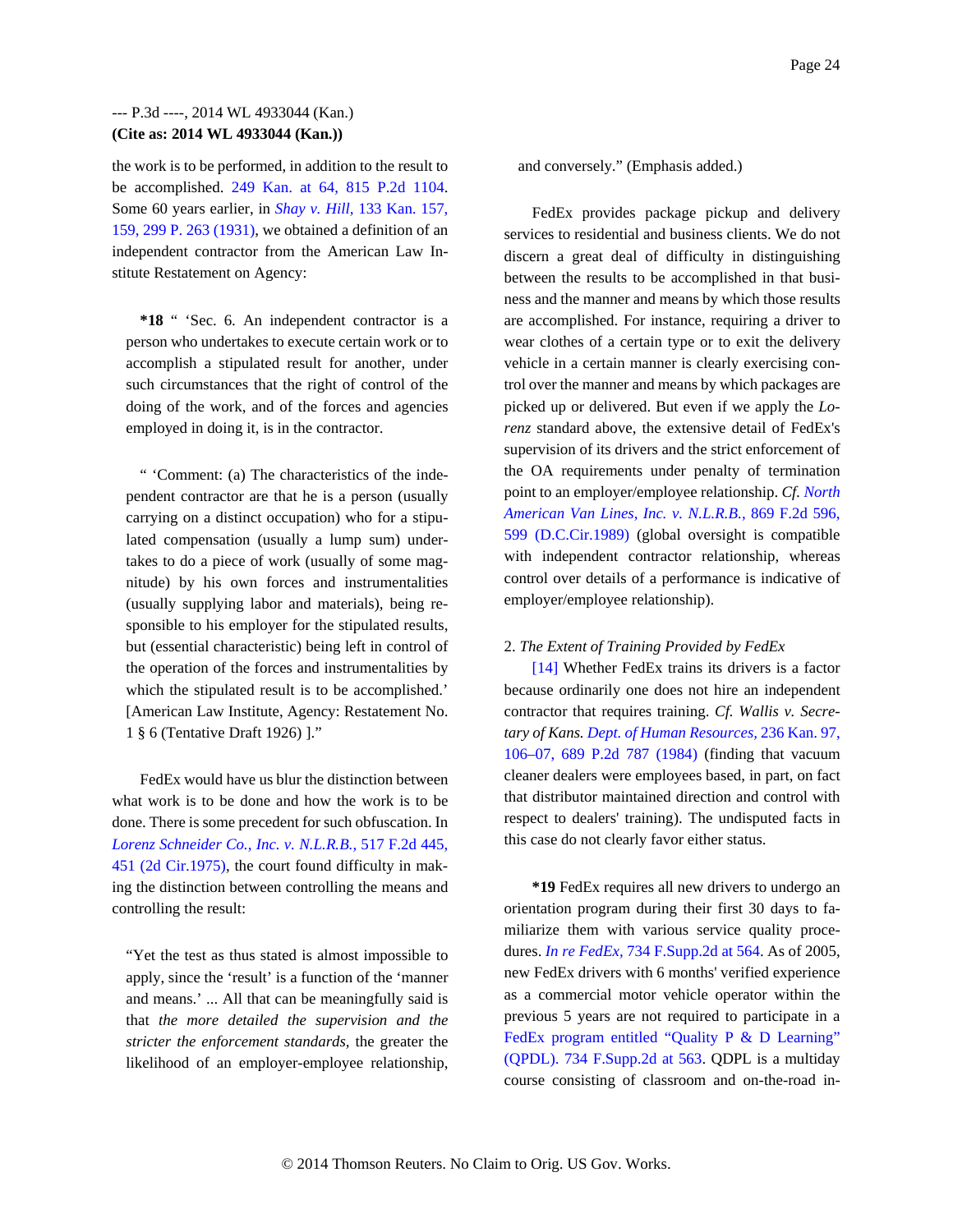struction designed to ensure compliance with federal safety regulations. The QDPL manual also contains instruction regarding a number of topics, including customer service skills, vehicle entrance and exit routines, route planning, delivery techniques, package handling techniques, proper scanning, and documentation. 734 F.Supp.2d at 564.

FedEx claims that QDPL is not training but is rather a precondition to becoming a driver. Moreover, in November 2007 FedEx began accepting training from an "approved" FedEx vendor in lieu of the prior experience exemption or completion of the QDPL course. 734 F.Supp.2d at 563. In other words, some of the FedEx drivers are not trained by FedEx.

FedEx also offers a "CARE" training program for drivers seeking to expunge a verified customer complaint from their FedEx record. The CARE program instructs drivers on ways to achieve customer satisfaction and practices to follow in order to avoid further customer complaints. 734 F.Supp.2d at 564.

At one time, FedEx provided a handbook entitled the "Contractor's Companion" to drivers, which provided information concerning customer service tips, scanner troubleshooting, daily supply checklists, vehicle pretrip inspections, C.O.D. handling, driver release guidelines and tips, pickup tips, and FAQs for different types of situations the driver might encounter. 734 F.Supp.2d at 564. FedEx no longer provides the handbook to its drivers, although the record does not indicate when this practice stopped. 734 F.Supp.2d at 564.

# 3. *The Degree of Integration of the Drivers' Services into FedEx's Business*

[15] Where the services that a worker performs for a principal are an integral part of the principal's business, the scale tips in favor of that worker being an employee. Businesses do not ordinarily trust their core functions to independent contractors, over which the

business has minimal control.

FedEx argues that the drivers' services are complementary to, but distinct from, FedEx's business. To the contrary, the *Estrada* court looked at the FedEx scenario and determined that "[i]n practice, ... the work performed by the drivers is wholly integrated into FedEx's operation." *Estrada v. FedEx Ground Package System, Inc.,* 154 Cal.App.4th 1, 9, 64 Cal.Rptr.3d 327 (2007). We agree.

FedEx's business is to take a package from one person or entity and deliver it to another person or entity; it does not manufacture or sell any product or perform any other service. A driver delivering hamburger to a fast-food restaurant is performing a service that complements the business of selling sandwiches. A driver leaving a Frito–Lay plant with a semitrailer full of potato chips is performing a service that complements the business of manufacturing and selling snack foods. To the contrary, when a FedEx driver delivers a package, he or she has performed the sole service that FedEx offers. There is nothing complementary about that because without the delivery drivers there is no FedEx business. Indeed, a former chief executive officer of FedEx testified that the drivers are the " 'centerpiece' of FedEx's 'work force,' " and are "an 'essential component of [FedEx's] business.' " *In re FedEx Ground Package System, Inc.,* 734 F.Supp.2d 557, 562 (N.D.Ind.2010).

**\*20** In short, the plaintiff drivers are integrated into FedEx's business to the highest degree possible, and this factor weighs heavily in favor of an employer/employee relationship. *Cf. Olds–Carter v. Lakeshore Farms, Inc.,* 45 Kan.App.2d 390, 403, 250 P.3d 825 (2011) (holding that plaintiff truck driver was employee for workers compensation purposes based, in part, on finding that employee's duties were integral part of employer's commercial trucking operation).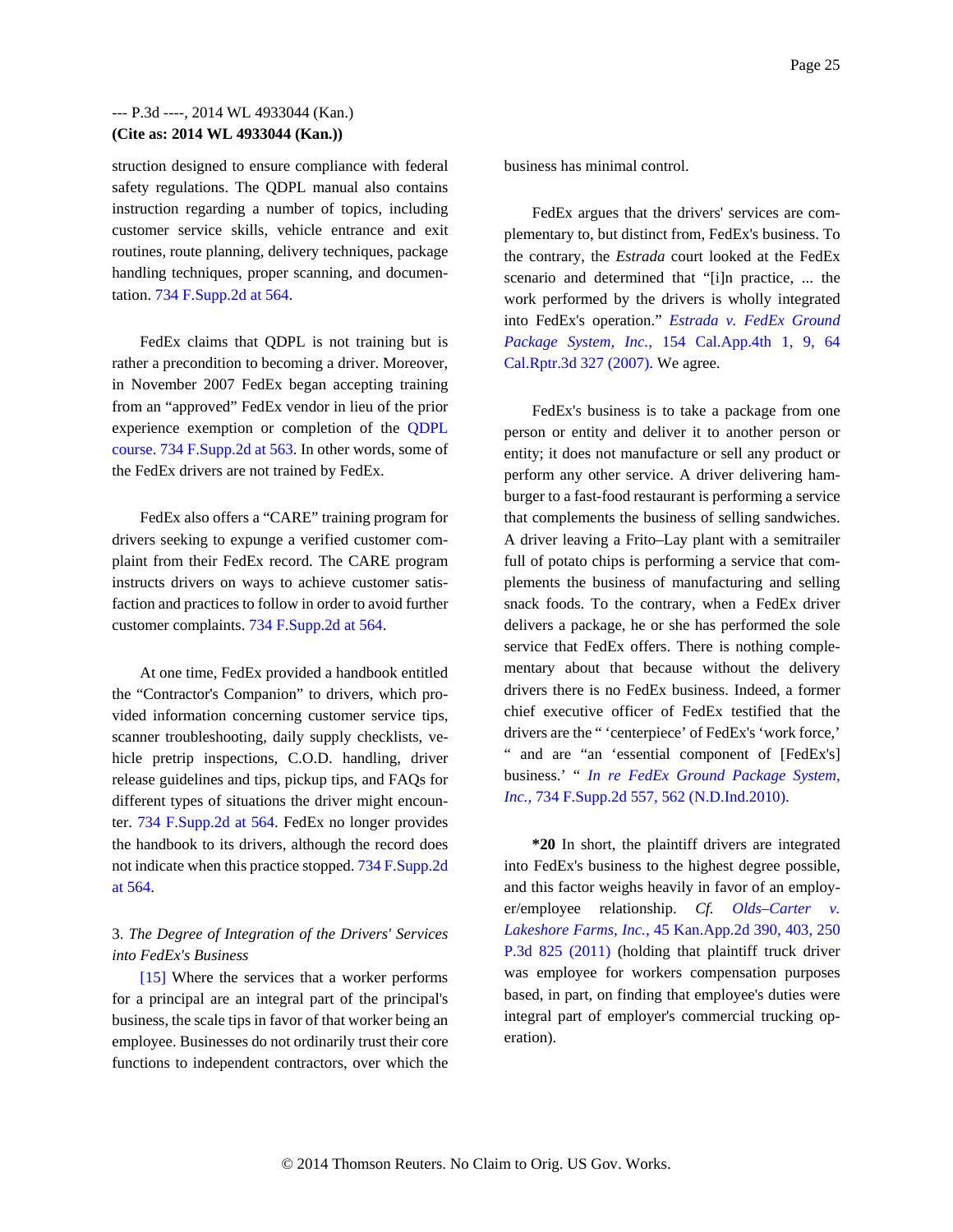### 4. *The Requirement that the Services be Provided Personally by the Drivers*

[16] If the principal is only controlling the result—not the manner and means by which the result is accomplished—the principal would ordinarily not be concerned whether the actual work was personally performed by the worker. Consequently, a requirement that the worker personally perform the job suggests that the principal is interested in the methods used to accomplish the work, not just the results, which is indicative of an employer/employee relationship.

First, we note that because the certified class is defined as including full-time drivers, all of the plaintiffs in this action are personally providing services to FedEx. FedEx acknowledges that the class is limited to full-time drivers who signed the OA, but it contends that the issue is whether "class members *possess* the right to hire others, not the extent to which individual contractors exercise those rights."

FedEx's point is well taken. The efficacy of this factor hinges on whether the principal *requires* personal service, rather than depending on whether the worker chooses to personally perform the agreed-upon tasks. In that regard, FedEx does allow its drivers to hire others to drive their trucks in the drivers' assigned service areas, subject to FedEx's approval and supervision. Although FedEx maintains considerable control over the replacement drivers, this factor nevertheless tilts toward finding an independent contractor relationship.

# 5. *The Hiring, Supervision, and Compensation of Assistants*

[17] Closely related to the preceding factor is the consideration of whether drivers are responsible for hiring, supervising, and paying any assistants they might require. Under the OA, FedEx drivers are allowed to run their own routes, hire helpers, or hire replacement drivers. But as noted above, FedEx makes a number of requirements in that area. For instance, it requires that nondriver helpers must be 18 years old and pass a background check. Replacement drivers must be approved by FedEx and are subject to several conditions, such as completing a road test; submitting a driver information sheet; and, depending on experience, completing a FedEx-approved training course. *In re FedEx,* 734 F.Supp.2d at 562–63.

But most importantly for our purposes, drivers are responsible, at their own expense, for training their assistants to operate the equipment, for ensuring that any replacement driver conforms to a driver's obligations under the OA, and for compensating replacement drivers. Again, notwithstanding the tighter than usual control exerted by FedEx over a driver's assistants, this factor shades in favor of an independent contractor relationship.

# 6. *The Existence of a Continuing Relationship between Drivers and FedEx*

**\*21** [18][19] Next, we consider the continuity and duration of the relationship between FedEx and its individual drivers. A short-term or intermittent relationship is more typical with respect to independent contractors. See *Baker v. Flint Engineering & Const. Co.,* 137 F.3d 1436, 1442 (10th Cir.1998) (short duration relationship indicative of independent contractor status). On the other hand, in an employer/employee relationship, a worker expects to be engaged for an indefinite period of time. See *Dole v. Snell,* 875 F.2d 802, 811 (10th Cir.1989) (expectation to work for employer indefinitely is indicative of employer/employee relationship).

FedEx contends that this factor favors its position because the OAs are for a fixed term, between 1 and 3 years, with no guarantee of renewal. For support, FedEx cites to *Home Design, Inc. v. Kansas Dept. of Human Resources,* 27 Kan.App.2d 242, 2 P.3d 789, *rev. denied* 269 Kan. 932 (2000), claiming that it stands for the proposition that choosing to renew a fixed-term contract is not inconsistent with an independent contractor relationship. But that case did not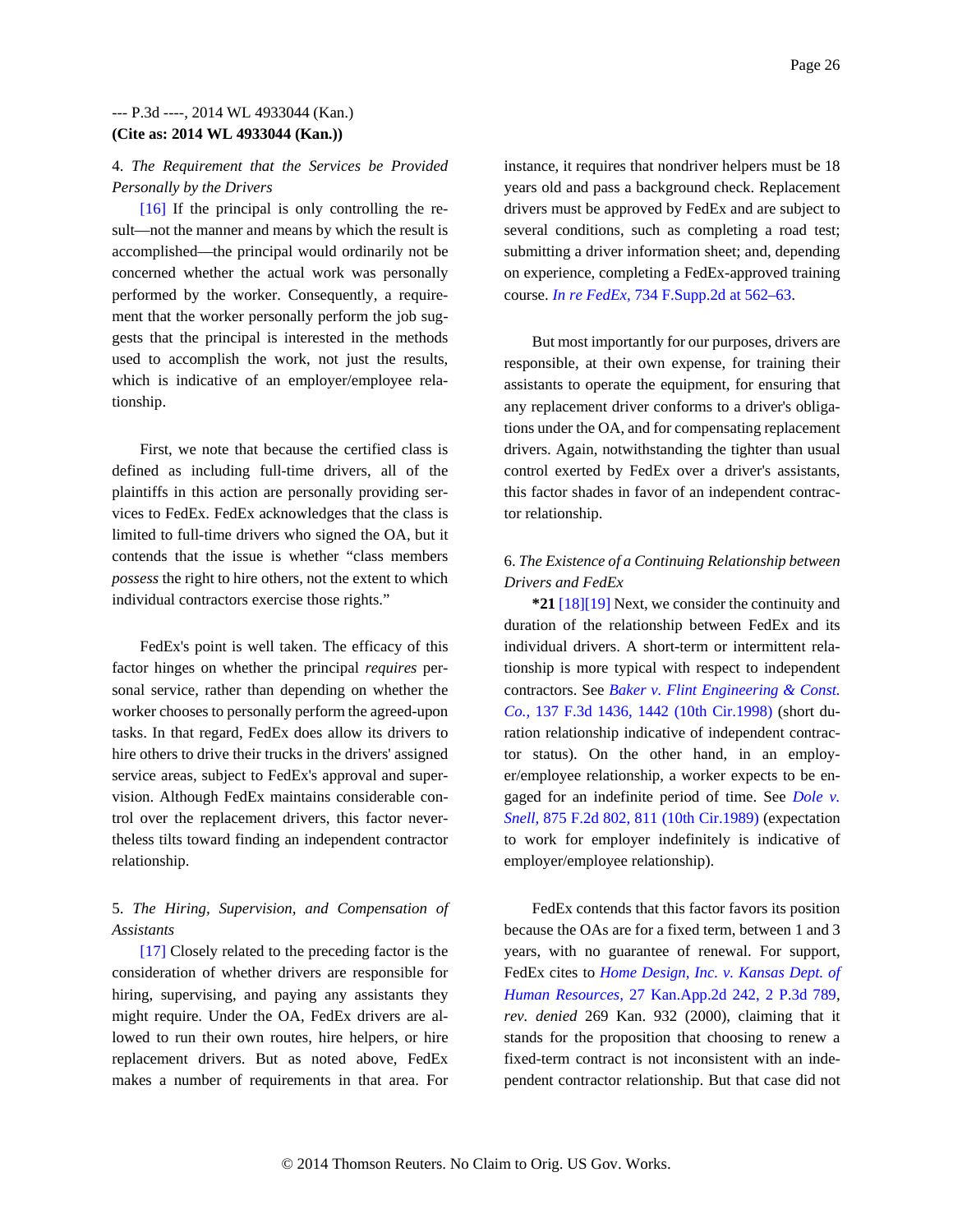revolve around the renewal of continuing contracts but rather it involved the letting of serial contracts. Siding installers that did a good job for Home Design could expect repeat business, *i.e.,* could expect to be hired again to side other homes. The critical factor in *Home Design* was "that there was no continuity in the relationship between Home Design and the siding installers." 27 Kan.App.2d at 247, 2 P.3d 789.

[20] Here, in contrast, drivers work continuously for FedEx until terminated. The OAs are automatically renewed for 1–year terms in the absence of a notice of nonrenewal or a breach of the agreement. *In re FedEx,* 734 F.Supp.2d at 574. Ironically, FedEx argues elsewhere that the OAs are not arbitrarily terminated for any "perceived breach" but rather FedEx is obliged to act reasonably and in good faith. Moreover, there is no evidence that the OAs are not automatically renewed where drivers are performing satisfactorily. To the contrary, FedEx encourages a long and continuous relationship by providing bonuses based upon a driver's longevity, and providing a time-off program that is tied to a driver's seniority.

In short, the duration and continuity of the relationship between FedEx and its delivery drivers point directly to an employer/employee relationship.

# 7. *The Degree to Which FedEx Establishes Set Work Hours for Drivers*

[21] Obviously, telling a worker what hours he or she must work is the type of control over manner and means that is typical in an employer/employee relationship. As anyone who has contracted for the replacement of a roof during a Kansas August knows, an independent contractor will expect to set working hours to suit the contractor. But FedEx drivers do not have the unfettered discretion to set their own hours, as for example to only work during the coolest part of a summer day.

FedEx argues that it does not set the work hours

for its drivers and, in fact, it does not even require a driver to personally drive the truck. But, as noted, the members of the certified class in this case all personally drive for the company. And while FedEx does not set a time certain that a driver must appear at the terminal or a time certain that a driver quits for the day, it sets other rules and conditions that effectively outline the hours of work.

**\*22** First, drivers are required to provide service on the days that FedEx is open for business, and FedEx retains the authority to change the days of service. There is no set time that a driver must report to the terminal, but packages can only be picked up during the hours that a terminal is open, and all packages are expected to be delivered the same day. Further, FedEx can require that certain packages be delivered or picked up within a specified time frame when so requested by customers. For instance, the company offers its home delivery customers the option to have packages delivered between 5 p.m. and 8 p.m., and drivers must honor that time frame or have another driver make the delivery. Drivers who only deliver packages are not required to return to a FedEx terminal at the end of the day unless they have collected C.O.D. charges or have undelivered packages. Drivers who pick up packages from customers must return to the terminal by a certain time and perform a "check-in" process. *In re FedEx,* 734 F.Supp.2d at 569.

In sum, this factor cuts both ways. While FedEx's control over the work hours of a delivery driver is not as strictly defined as that of a typical employee, neither does the company afford the driver complete discretion on when to perform his or her work. To meet FedEx's requirements and stay in compliance with the OA, a driver must work long hours that can include a time frame that is dictated by the company.

# 8. *A Requirement that Drivers Devote Full Time to FedEx's Business*

[22] Overlapping with the foregoing factor is the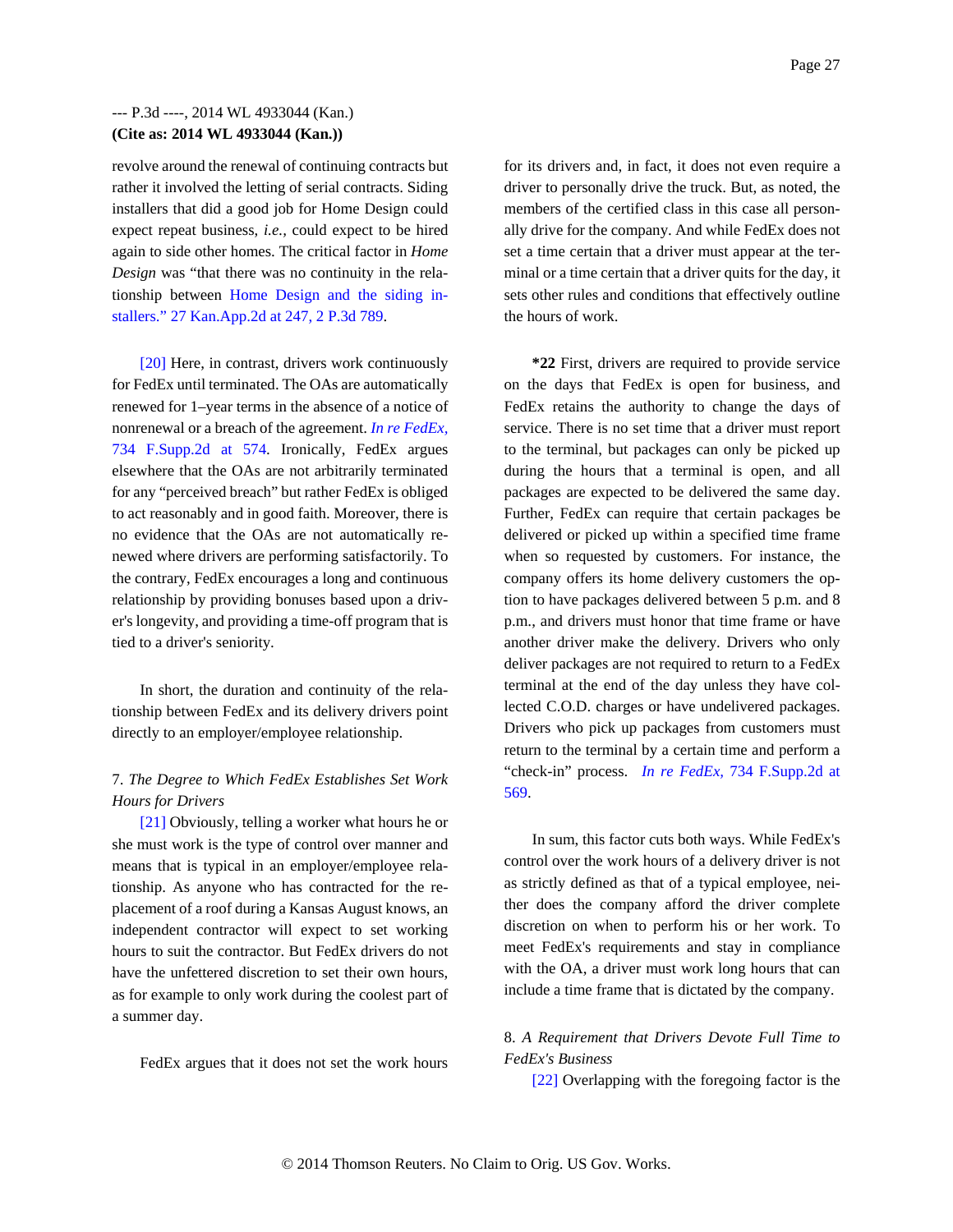consideration of whether the principal requires the worker to be engaged full time. It would not be unusual for an independent contractor to be concurrently working on several projects at a given time, whereas working full time, all the time, for one entity connotes an employment scenario.

Again, FedEx asserts that it does not specifically require its drivers to be engaged in full-time work. But that assertion cannot withstand a reality check. The OA directs that a driver must "[m]ake reasonable efforts to retain and increase the base of shippers and consignees served and the number of packages per shipper within Contractor's Primary Service Area." 734 F.Supp.2d at 561. Of course, FedEx establishes the service area, the customer base, the packages to be delivered, *etc.,* and directs that it all must be done the same day. The goal of FedEx managers is to establish a workload that will require 9 to 11 hours to complete. 734 F.Supp.2d at 590. While FedEx claims that the policy of establishing long work days was intended to benefit the drivers, it nevertheless results in the drivers working full time for the company. Moreover, as will be discussed later, those long days are a logistical impediment to the drivers being able to work for anyone else.

# 9. *The Degree to Which Work is Performed on Fed-Ex's Premises*

[23] If the work is performed on the principal's premises, it can suggest that the principal has more control over the worker, especially if the work could have been performed elsewhere. But under the facts of this case, this factor is not separately compelling beyond our previous discussion of the control that FedEx exerts over the drivers. The services that FedEx provides are, for the most part, performed off of its premises, regardless of whether the driver is an employee or an independent contractor.

**\*23** The only work performed by drivers on FedEx's premises is the daily pickup and loading of packages, as well as any required end-of-the-day return of packages, documentation, or money. On the other hand, none of the work is performed on the driver's own premises. Nevertheless, this factor is essentially neutral.

# 10. *The Degree to Which FedEx Sets the Order and Sequence of the Driver's Work*

FedEx does not directly mandate the order in which packages must be delivered, except in those instances where a customer has requested a specific time for the pickup or delivery of a package. But there is at least implicit oversight of such matters, as evidenced by the manager's analysis of a driver's primary service area during a CSR. The manager will observe and document such things as the number of minutes at each stop, the number of minutes between stops, the odometer reading at each stop, and the distance a driver must walk to pick up or deliver a package. Presumably, that data is utilized to improve the driver's order and sequence of work. As with other aspects of the OA, FedEx has cleverly disguised its control over a driver's ordering and sequencing of his or her workload. Nevertheless, FedEx does not explicitly retain the right to set the order or sequence of deliveries.

### 11. *Required Oral or Written Reports*

Requiring a worker to submit regular or written reports is a form of control. The OA provides that drivers must record information about all package deliveries. Drivers are required to record on-duty time, dispatch and return times, package tracking information, and odometer readings. 734 F.Supp.2d at 568. Federal regulations require FedEx to monitor drivers' on-duty and driving times, as well as some information related to shipping. 734 F.Supp.2d at 568.

FedEx does not directly address this factor in its briefing, but presumably the company would claim that the reporting requirements are necessary to comply with the company's regulatory responsibilities and to meet customer demands for information. Nevertheless, FedEx does have control over reporting re-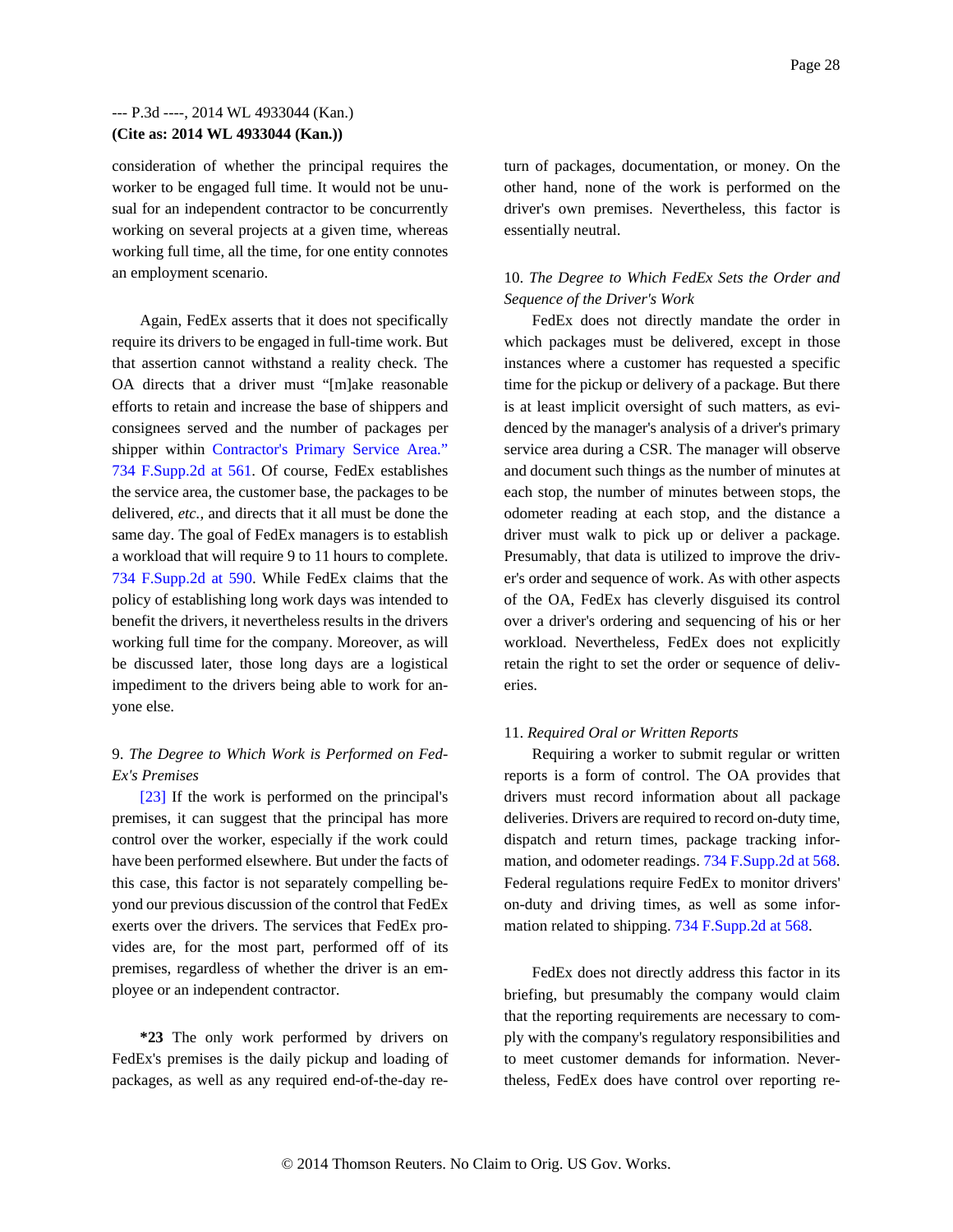quirements, and a driver's failure to comply puts the driver's job in jeopardy.

# 12. *The Manner of Payment to the Drivers, e.g., by the Hour, Day, or Job*

[24] The manner of determining compensation is a factor because, typically, an hourly or daily rate of pay is more common for an employee, while a flat-rate, per-job arrangement is used more often for independent contractor relationships. *McDonnell v. The Music Stand, Inc.,* 20 Kan.App.2d 287, 291, 886 P.2d 895 (1994), *rev. denied* 256 Kan. 995 (1995).

The weekly compensation for FedEx drivers combines both daily rates and piece rates. Plus, there are various bonuses, including bonuses for years of service and performance. Although some drivers receive additional payment for delivering packages in "low density, low package volume areas," generally drivers are compensated based on the number of packages delivered, as well as the quality of service they provide. *In re FedEx,* 734 F.Supp.2d at 567. Perhaps most telling, the compensation rates are not negotiable by an individual driver. 734 F.Supp.2d at 567.

**\*24** Likewise, FedEx offers additional forms of compensation that seem to be inconsistent with an independent contractor scenario. For instance, the company matches contributions to the "Service Guarantee Account," which is an interest-bearing fund that allows a driver to save for unexpected expenses and may be withdrawn at the driver's discretion; it offers a college scholarship for drivers with children; and it maintains a time-off program based on seniority. 734 F.Supp.2d at 567–68.

## 13. *The Extent to Which FedEx Pays Drivers' Expenses*

[25] Drivers are responsible for all costs and expenses associated with their vehicles, including maintenance, fuel, taxes, and insurance. 734 F.Supp.2d at 565. Fed Ex does not pay any expenses related to health insurance, welfare, pension, income taxes, unemployment insurance premiums, or Social Security taxes. 734 F.Supp.2d at 568. This factor weighs heavily against a finding of an employer/employee relationship.

# 14. *The Degree to Which FedEx Furnishes Tools, Equipment, and Material*

[26] Ordinarily, one expects an independent contractor to possess the tools, equipment, and materials necessary to fulfill its obligations under the contract. Often, the principal would not, as a matter of course, have occasion to possess the tools, equipment, and materials necessary for the contracted job.

Here, FedEx requires the plaintiff drivers to purchase all of the tools, equipment, and materials necessary to perform their services under the OA. Specifically, drivers are required to purchase trucks, uniforms, scanners, printers, and communications-related equipment. 734 F.Supp.2d at 566. Pointedly, most of the items that the drivers are required to purchase are unique to FedEx's everyday operations rather than being necessary items for generic delivery drivers. For instance, the drivers, as independent contractors, could not use FedEx's uniforms or scanners to move furniture after hours. In other words, the fact that the worker owns his or her own tools and equipment is not as compelling a factor when that ownership is not for the benefit of the worker.

Likewise, FedEx has again injected its control into the process. The company provides a mechanism for drivers to purchase their tools and equipment directly from FedEx and then to pay for them through weekly payroll deductions. 734 F.Supp.2d at 566. Granted, the drivers are not *required* to purchase their tools and equipment from FedEx, but as a practical matter, that is what happens; 99 percent of the drivers exercise the payroll deduction purchase option. 734 F.Supp.2d at 566.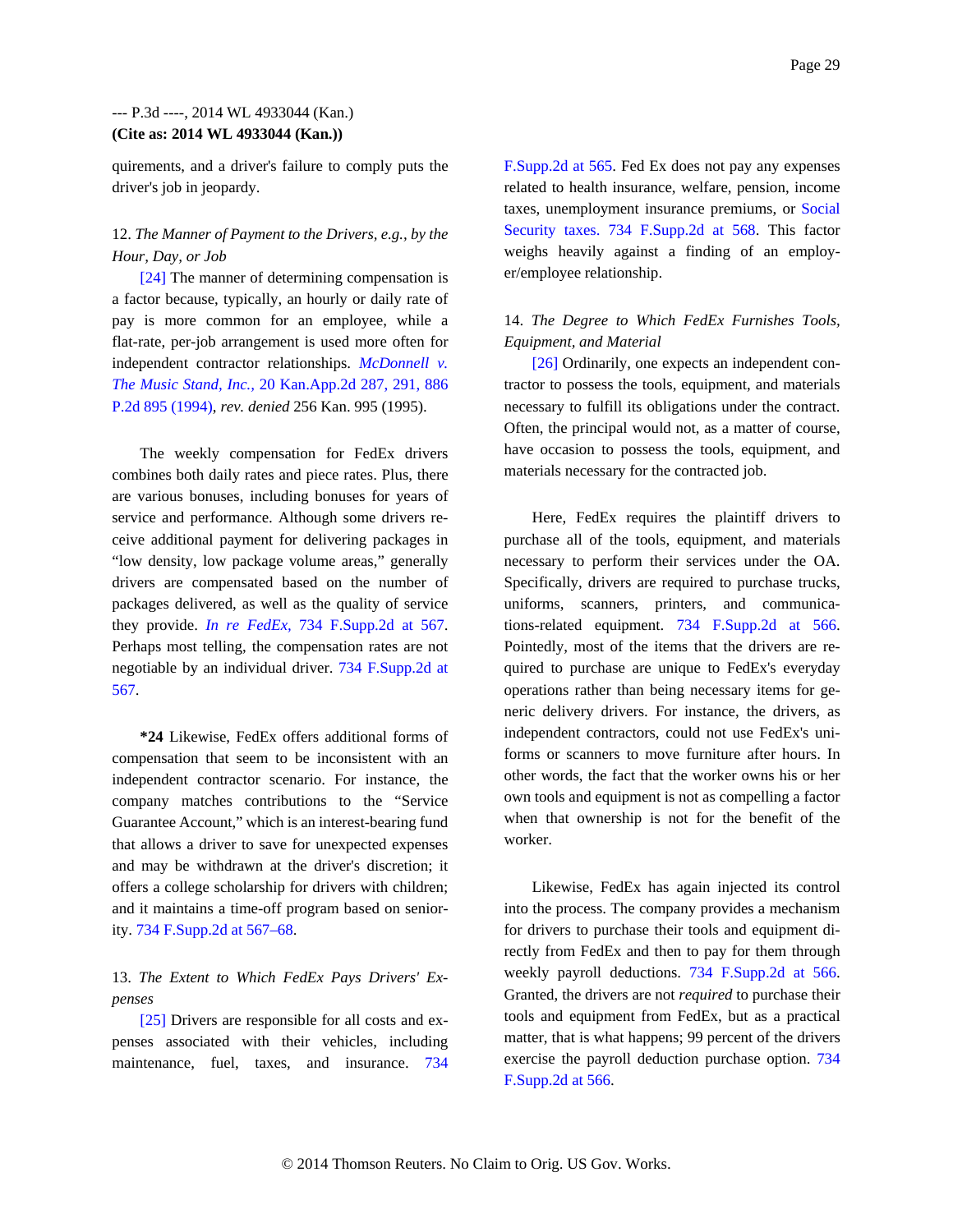In short, this factor superficially supports an independent contractor relationship, albeit the context must be considered in reviewing the totality of the circumstances.

## 15. *Whether Drivers Must Make a Significant Investment*

Obviously, from the preceding factor, it is evident that drivers must make a significant personal investment in order to have the privilege of driving for FedEx. The only mitigating circumstance is that FedEx softens the financial hit by carrying the paper on that investment.

# 16. *The Ability of Drivers to Make a Profit or Suffer a Loss*

**\*25** [27] The concept of profit and loss, *i.e.,* the ability to generate an unlimited amount of revenue in excess of expenses while risking that expenses might exceed revenues, is generally associated with the operation of an independent business. But the fact that a worker's income can vary according to the effort expended by the worker does not necessarily negate the existence of an employment relationship. See *S.G. Borello & Sons, Inc. v. Department of Industrial Relations,* 48 Cal.3d 341, 357–58, 256 Cal.Rptr. 543, 769 P.2d 399 (1989) (fact that sharefarmers can earn more money by picking more and better quality cucumbers is not indicative of ability to incur a loss or profit); *Quality Medical Transcription v. Woods,* 91 S.W.3d 181, 189–90 (Mo.App.2002) (fact that transcriptionist can earn more money by completing more transcriptions is not indicative of ability to incur a profit or loss). The Tenth Circuit has declared that "toiling for money on a piecework basis is more like wages than an opportunity for 'profit.' " *Dole v. Snell,* 875 F.2d 802, 809 (10th Cir.1989).

To truly have the ability to make a profit, a business owner must have control over the amount of revenues generated and control over the amount of expenses incurred. Under FedEx's compensation formula for a class member—one who drives his or her vehicle full time—the only practical way to increase "profits" is to increase the number of packages the driver delivers in a day. FedEx's required specifications for the vehicles, tools, equipment, materials, and clothing a driver must use makes any significant reduction on the expense side impracticable. Interestingly, FedEx even attempts to insulate its drivers from suffering losses by paying additional compensation when the number of customers or accounts is reduced because of the company's route reassignment. *In re FedEx,* 734 F.Supp.2d at 574.

Even on the revenue side of the equation, FedEx restricts a driver's control over the "profits" that can be earned. For example, if FedEx determines a driver is unable to deliver all the packages in his or her service area for the day, FedEx may reassign those packages to another driver. 734 F.Supp.2d at 570. Likewise, FedEx used to employ a "Service Flex Range" that determined the " 'minimum and *maximum* number of stops that can be delivered by a trained contractor working at "industry standard" time.' " ( Emphasis added.) 734 F.Supp.2d at 570. In 2005, FedEx eliminated the minimum number of stops, but it still sets the maximum number of stops it believes a driver, "while utilizing his vehicle fully, reasonably can handle on any given day." 734 F.Supp.2d at 570. FedEx also reserves the right to reconfigure a driver's route unless the driver establishes, during a set period of time, that he or she can "continue to provide in such Primary Service Area the level of service called for in this Agreement." 734 F.Supp.2d at 574.

Granted, some provisions are consistent with the drivers being business owners. For instance, drivers are allowed to sell excess stops as an alternative to reconfiguration, and they can even sell their routes upon 30 days' written notice to FedEx, albeit the company must approve the buyer. Conversely, a driver whose contract is terminated for cause may not sell or assign his or her route to another. *In re FedEx*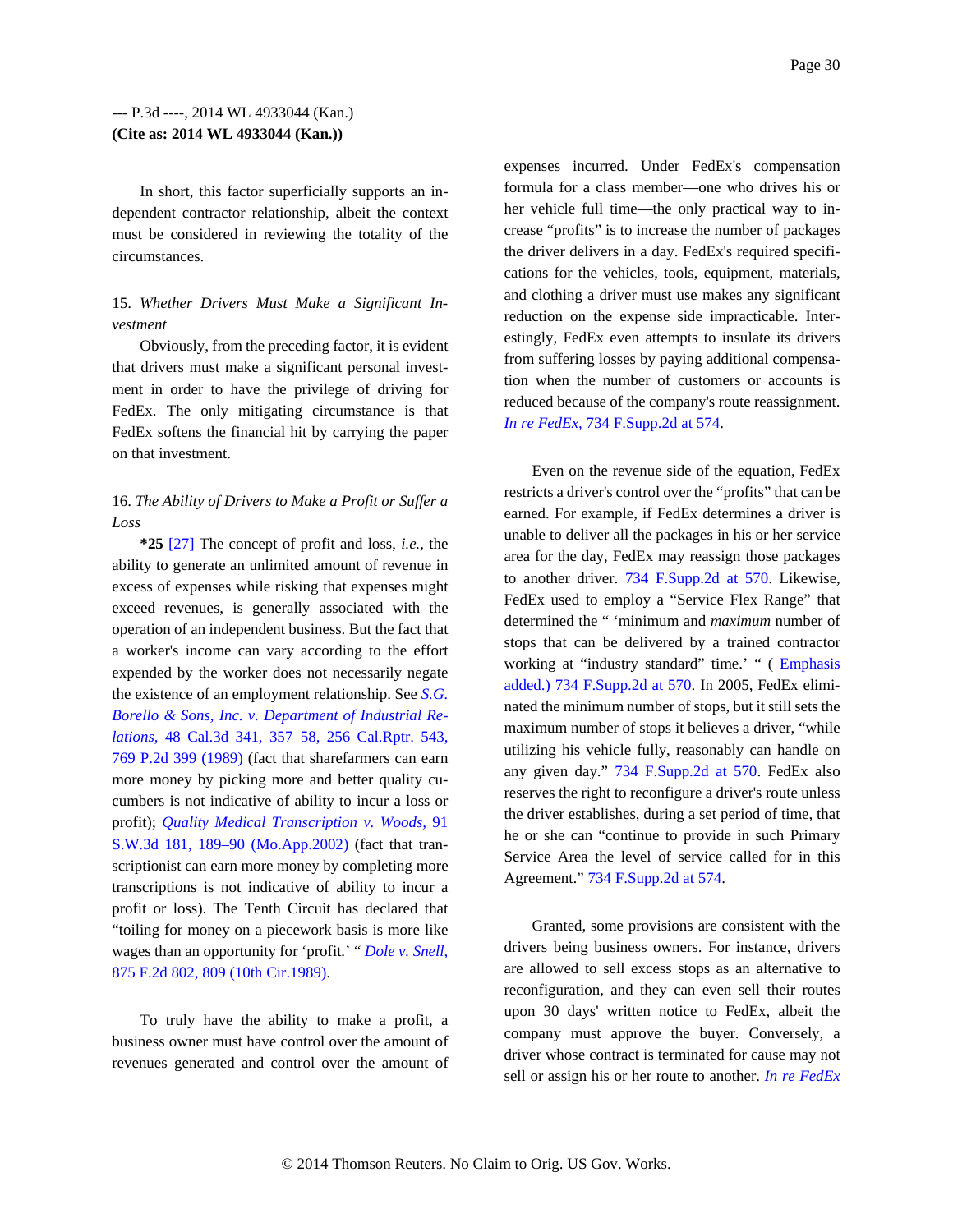### *Ground Package System, Inc.,* 734 F.Supp.2d 557, 574 (N.D.Ind.2010).

**\*26** Ultimately, a driver's ability to make a profit is constrained by FedEx's control over the route assignments and the number of deliveries a driver can make, while the company's policies also serve to reduce a driver's risk of suffering a loss. While FedEx has been creative in structuring the "business arrangement" to look like an independent contract, the drivers' business opportunities are tightly controlled.

## 17. *Whether Drivers Can Work for More than One Company at a Time*

[28] Technically, FedEx does not prohibit its drivers from working for another company, but it makes some stringent requirements. For instance, even though a driver must own and maintain the delivery truck, the driver cannot use that truck to do other work without masking or removing all markings that identify FedEx.

[29] More importantly, however, the plaintiffs, by class certification definition, "drive a vehicle on a full-time basis" for FedEx. *Craig v. FedEx Ground Package System, Inc.,* 686 F.3d 423, 425 n. 1 (7th Cir.2012). If a worker is employed full time by one entity, he or she can only work for another company during the worker's free time, *i.e.,* after hours, weekends, days off. The fact that a full-time worker is not prohibited from pursuing other jobs during the worker's free time is not a compelling factor. See *Dole,* 875 F.2d at 808 (allowing worker to pursue other jobs not compelling where job could have been done "by any employee on his or her own time after hours, on weekends, or days off").

Moreover, it would be impracticable, if not illegal, for the drivers to deliver for another company on days the drivers work for FedEx. FedEx endeavors to provide drivers with 9 to 11 hours of work each day. That leaves scant time to mask all the required mark-

ings on the vehicle to commence another job. Further, DOT places limitations on how many hours a driver can operate each day, thus limiting the drivers' ability for after-work jobs. See 49 C.F.R. § 395.3 (2013) (maximum driving time for property-carrying vehicles).

Thus, outwardly this factor supports the notion of an independent contractor. As a matter of reality and practicality, the full-time drivers are unable to work for more than one company at a time. *Cf. Dole,* 875 F.2d at 808 (" '[I]t is not what the [workers] *could* have done that counts, but as a matter of economic reality what they actually *do* that is dispositive.' " [quoting *Brock v. Mr. W. Fireworks, Inc.,* 814 F.2d 1042, 1047 (5th Cir.1987) ] ).

# 18. *Whether Drivers' Services Are Regularly and Consistently Made Available to the General Public*

[30] Obviously, an employee regularly serves the employer, not the general public, whereas an independent contractor would be expected to advertise the availability of the contractor's services. Here, there was no evidence that any of the drivers regularly offered to serve the general public. Given our discussion in the foregoing factor about the lack of time available to work for others, it is difficult to perceive how a driver could regularly make his or her services available to the general public. This factor does not favor an independent contractor relationship.

# 19. *Whether FedEx Has the Right to Discharge Drivers*

**\*27** [31] Neither *Crawford* nor *Hartford* explained the significance of the right to discharge a worker. But the IRS, in Revenue Ruling 87–41, provided the following explanation:

"19. RIGHT TO DISCHARGE. The right to discharge a worker is a factor indicating that the worker is an employee and the person possessing the right is an employer. An employer exercises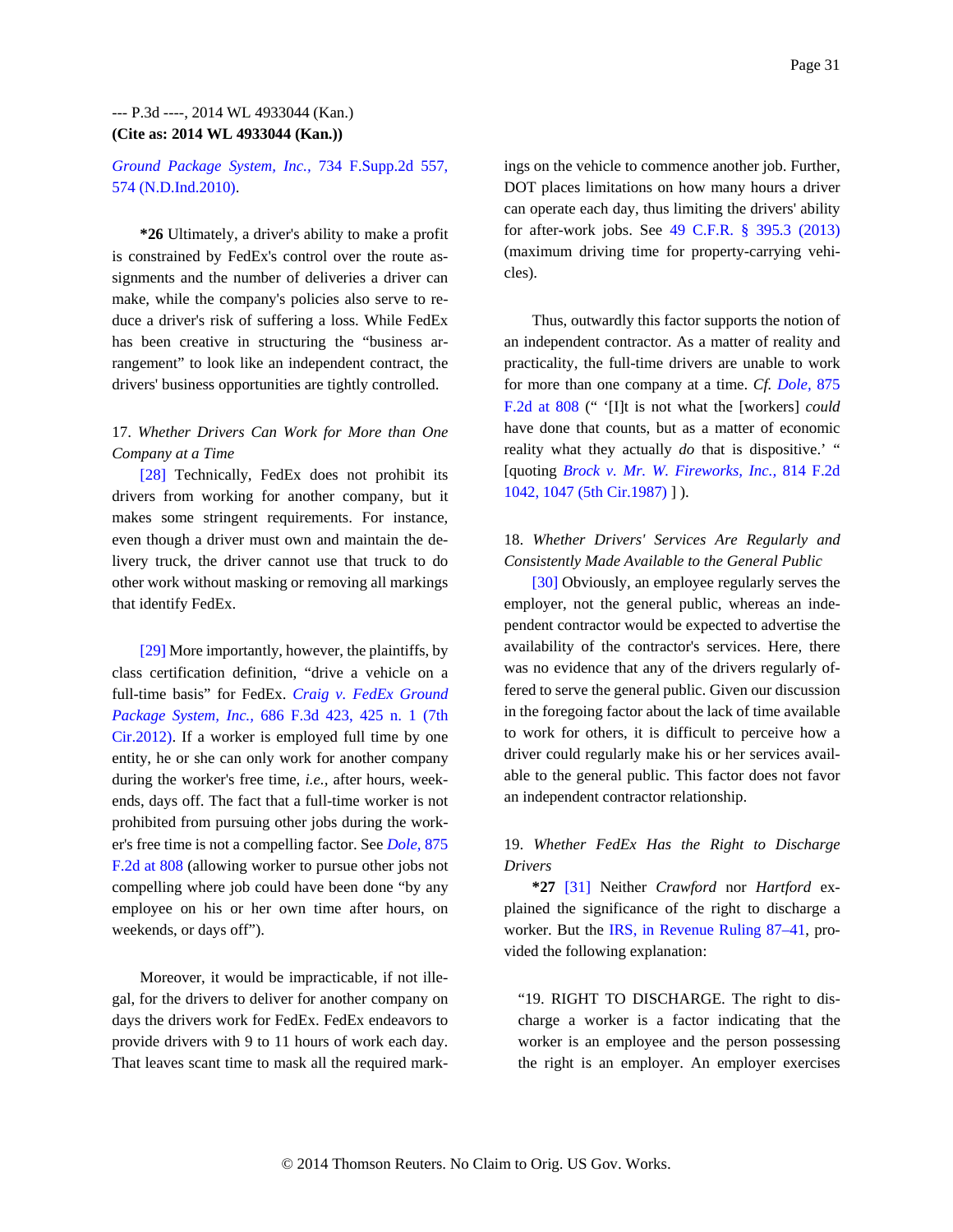control through the threat of dismissal, which causes the worker to obey the employer's instructions. An independent contractor, on the other hand, cannot be fired so long as the independent contractor produces a result that meets the contract specifications. Rev. Rul. 75–41, 1975–1 C.B. 323." Rev. Rul. 87–41, 1987–1 C.B. 296.

While FedEx can exercise control over the drivers through the threat of dismissal for violating the OA, the company does not possess the right to discharge drivers without cause. To the contrary, if a FedEx manager seeks to terminate the OA for a " 'contractor who has breached or failed to perform ... contractual obligations, as evidenced by repeated customer complaints, failure to service his/her work area, integrity issues, unsafe driving, D.O.T. and/or maintenance violations, or other such problems,' " the manager is to compile documentation establishing such violations and advise whether steps were taken to counsel, train, and otherwise help the driver to overcome the violations. *In re FedEx,* 734 F.Supp.2d at 575. After an internal review process is complete and the recommended termination is found to be warranted, a driver may request arbitration in order to pursue a claim of wrongful termination. If the arbiter determines termination was not within the terms of the OA, FedEx may either reinstate the driver with damages from the date of termination through the date of reinstatement or maintain the termination and pay damages from the date of termination through the expiration of the contract term.

In short, FedEx does not possess the right to discharge a driver without cause.

20. *Whether Drivers Have the Right to Terminate the Relationship*

[32] The revenue ruling describes the significance of this factor as follows:

"20. RIGHT TO TERMINATE. If the worker has

the right to end his or her relationship with the person for whom the services are performed at any time he or she wishes without incurring liability, that factor indicates an employer-employee relationship. See Rev. Rul. 70–309." Rev. Rul. 87–41, 1987–1 C.B. 296.

The OA provides that a driver can unilaterally end the relationship upon giving 30 days' written notice. Notwithstanding the notice requirement, the fact that a driver can quit before the end of the OA term without financial consequences supports the existence of an employment relationship. Ordinarily, independent contractors are expected to complete all of the work contemplated by the contract.

#### *Conclusion*

Viewing the factors as a whole leads to the conclusion that FedEx has established an employment relationship with its delivery drivers but dressed that relationship in independent contractor clothing. Even where the factors should point us toward finding that the drivers are independent businesspersons, FedEx's control and micromanaging undermine the benefit that a driver should be able to reap from that arrangement. For instance, the ability to make more money than a delivery driver who is an employee is diminished, if not destroyed, by FedEx's control over the number of deliveries a driver can make, as well as essentially dictating the driver's required expenditures for vehicles, tools, equipment, and clothing. Moreover, one would reasonably expect that independent businesspersons could decide for themselves the amount of work they "reasonably can handle on any given day," *In re FedEx Ground Package System, Inc.,* 869 F.Supp.2d 942, 958 (N.D.Ind.2012), yet FedEx makes that decision for them and sets a maximum number of stops for each driver.

**\*28** Consequently, we hold that under the undisputed facts presented, the FedEx delivery drivers are employees for purposes of the KWPA.